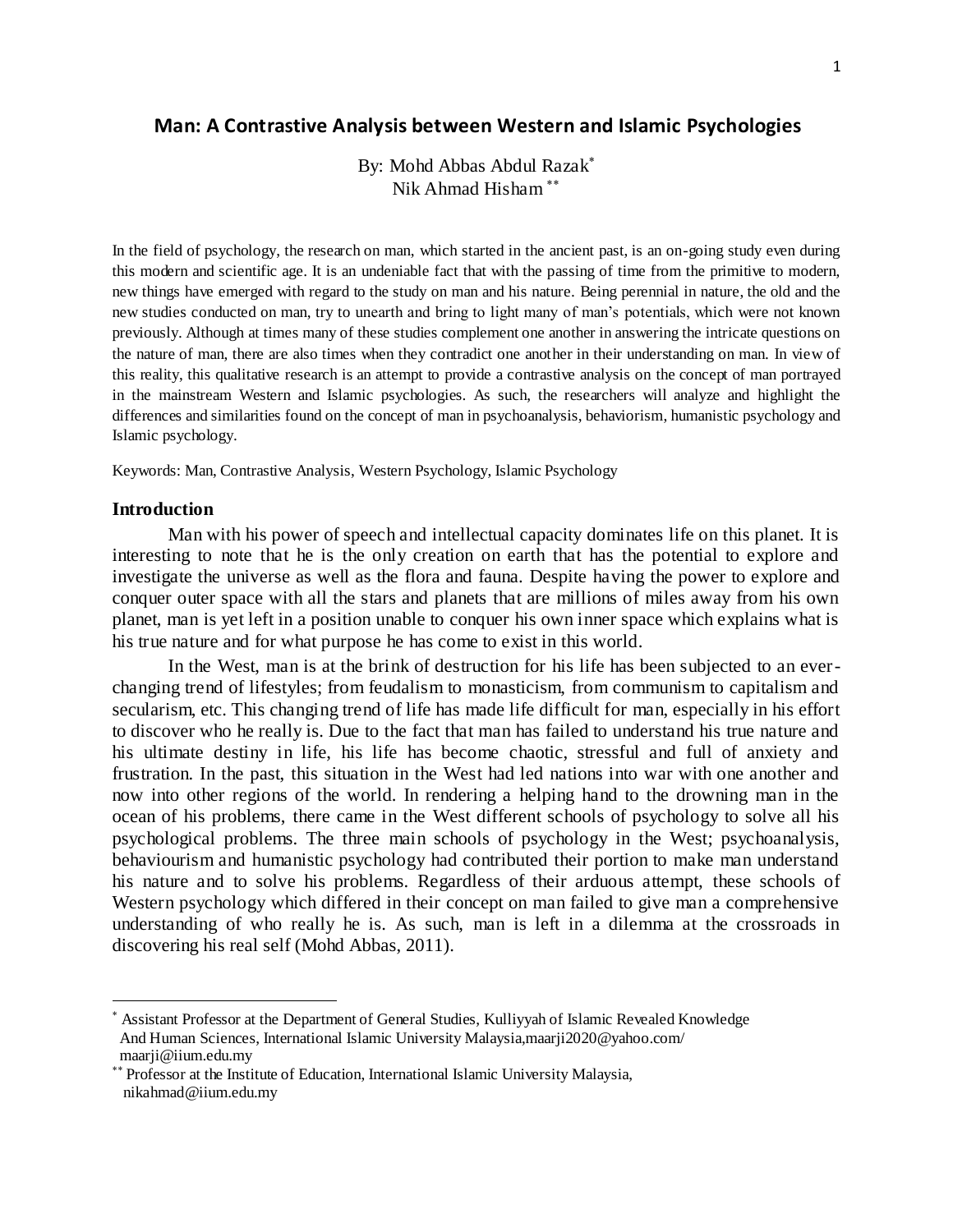In contrast to Western mainstream psychology, Islamic psychology which is based on revealed knowledge and the ideas of early Muslims scholars comes to the rescue of Western psychology with a more comprehensive explanation on the status of man as the best creation of God. Moreover Islamic psychology provides explanation on man's pre-existence, his role in this world and his final return to God. The central theme of this paper is focused on the concept of man found in Western mainstream psychology and in Islamic psychology.

#### **Man in Psychoanalysis**

Since Sigmund Freud (1856-1939) did not articulate his views on man in a direct manner, one has to deduce ideas on how he conceptualized on man from his vast volume of writings alongside with what have been stated by authoritative researchers on him and psychoanalysis. Based on these sources, it can be said that the founding father of psychoanalysis has given a rather negative view on the image of man in comparison to what has been stated by the behaviourist and humanistic schools of psychology. Though a Jew in his origin, he took pride in calling himself 'a godless Jew'. Being an avowed atheist, he portrayed an image of man which is contradictory to what has been described in Old and New Testaments. In contradiction to the scriptural messages found in the Torah (Book of Genesis) and Bible which state that man has been created in the image of God, Freud gave a negative image of man who is not very much different from the rest of the animal kingdom. To him, man is an intellectual beast doomed for destruction. His idea of putting man as equal to animals is a reflection of what has been said by Charles Darwin (1809-1882) earlier on through his 'Origin of Species' (1859). Impressed with the Darwinian concept on man, Freud could have possibly agreed on the three aspects highlighted by Darwin in his understanding on the origin and nature of man. Among others, the three aspects are:

- a) Man is a terrestrial and materialistic being and he is fully occupied with his material needs in this life.
- b) The story of man's origin that goes back to Adam is a fabrication and man is in no way exalted in nobility, superiority and spirituality.
- c) Human instincts are what man has inherited from his forefathers who belong to the ape family (Qutb, 1985, pp. 29-30).

Upon reading further into Freud's ideas on man, one will discover that his concept on the nature of man is pessimistic and deterministic at the same time. His pessimistic view on human nature is based on his assumption that man is evil and selfish by nature. Besides being pessimistic he also believed that the concept of human nature is a deterministic one due to his assumption that every human being is chained to the psychosexual developments of his life. According to him, man is no more than an animal enslaved to his sexual impulses. He further thought that man is controlled by his libidinal impulses and therefore should be un-socialized and irrational in his behaviour. As such, Freud believed that man has no freedom to cut loose from the shackles of his psychosexual development. As a consequence of not having the freedom of choice, man's behaviour is determined by the warring parties of his psyche, namely the id, ego and superego. An exploration into Freud's ideas on the id, ego and superego gives a clear-cut understanding that man undergoes endless tensions, stress, conflict, dilemma, chaos, and a whole range of other psychopathological illnesses due to the turmoil caused by the forces that reside within the his psyche. Furthermore, Freud believed that there exist in man two types of instincts. One is the life instinct, which he called the Eros, and the other is the death instinct known as the Thanatos. In describing the two basic instincts residing in the human beings, he said: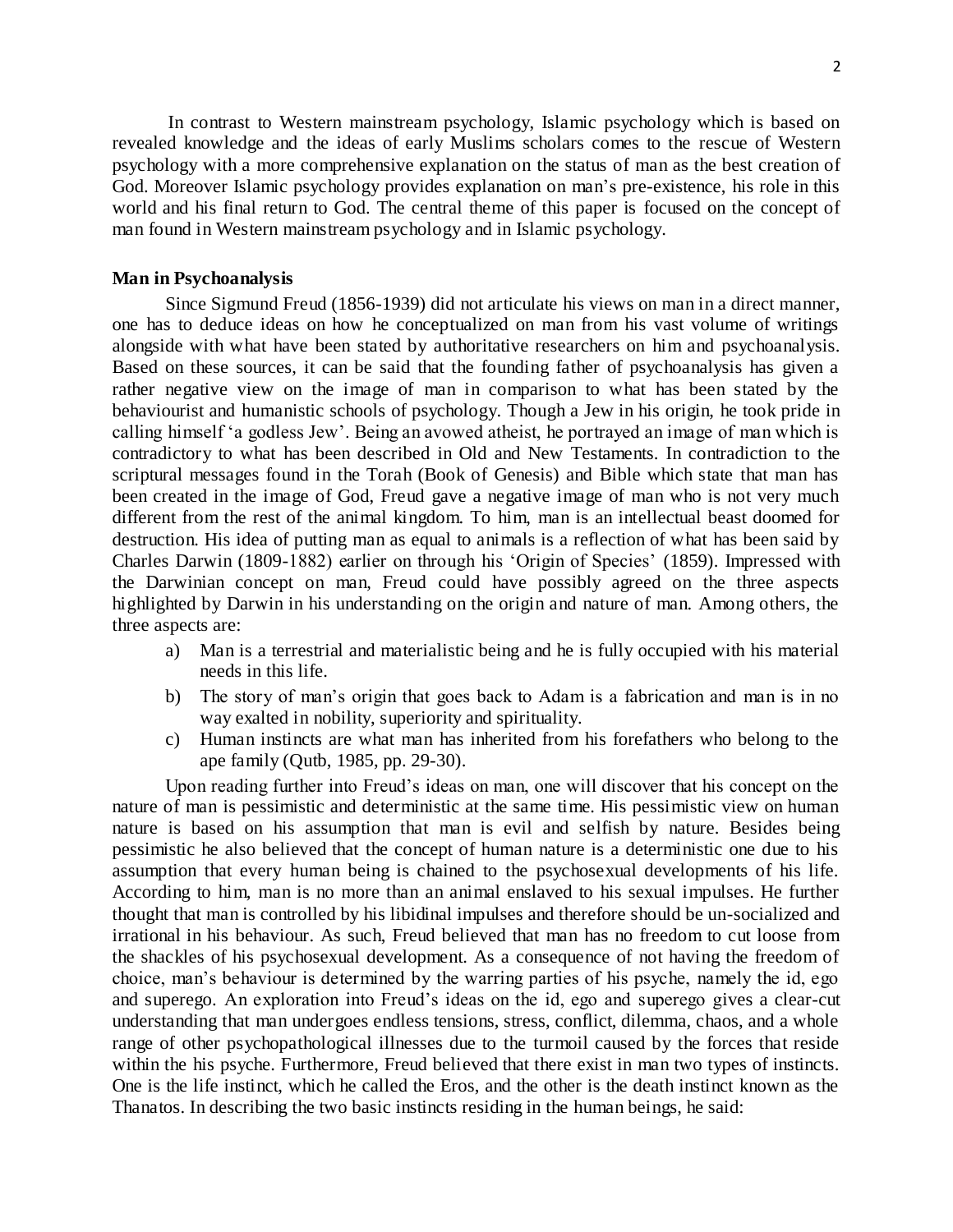I have combined the instincts for self-preservation and for the preservation of the species under the concept of Eros and have contrasted with it an instinct of death or destruction which works in silence. Instinct in general is regarded as a kind of elasticity on living things, an impulsion towards the restoration of a situation which once existed but was brought to an end by some external disturbance…. The picture which life presents to us is the result of the working of Eros and deathinstinct together and against each other (Freud, 1948, p. 105).

According to Freud, the life instinct represents all that is essentially important for the survival of man on earth, like hunger, thirst and sex. Further reading of Freud's ideas on the instincts, reveals that the life instinct functions itself by using a form of energy called libido. Basically, the term libido refers to sexual energy, but in Freud's terminology libido refers to all life instincts. The death instinct, according to him refers, to all acts of violence, aggression, war and destruction to human lives. These are the ways, through which the death instinct manifests itself. Freud also asserted that man's natural feelings to die are the manifestation of the death instinct at work. In contrast to the explanation given to the life instinct, Freud did not furnish adequate information on the nature of the death instinct other than some flimsy description of it. Apart from this, Freud painted a mental picture for those who immerse in his thoughts that human beings are caught in an ongoing conflict between their basic sexual and aggressive needs on the one side and the demands of the society on the other (George & Cristiani, 1990).

In contrast to the life instinct, Freud's ideas on the existence of the death instinct came much later. His assumption on the existence of the death instinct in human beings is something that dawned on him after witnessing the death of millions of people during the First World War. Freud believed that although human beings have been driven by the two conflicting instincts (Eros and Thanatos), and they are caught between the rivalry that goes on between them, nevertheless they should not be the victims of aggression and self-destruction. According to Freud, the great challenge faced by the whole of the human race is to know how to manage the aggressive drive. This idea has been highlighted in his book 'Civilization and Its Discontents' (1930) (Corey, 1986).

Peter Gay in his 'Freud: A Brief Life' (Freud and Gay, 1989a) was convinced that the First World War which took place between 1914 and 1919 must have affected Freud's perception on man in a negative way. According to him, Freud must have read and listened on the human carnage, brutality and act of aggression displayed by one portion of humanity against another and this must have made him believe that though civilization to a certain extent was able to control man's incestuous wishes, it definitely had failed to fully repress man's lust for killing. The magnitude of the death toll during the war left a pessimistic view on man in most of his academic writings that gave the impression that man is an aggressive and uncivilized beast.

Freud by over-emphasizing sex in all his theories has given a mental picture to anyone who explores his ideas on psychoanalysis that man is a sexual pervert right from the very beginning of his life as an infant. This nature, ingrained in man will reside in him and never get separated from him until the day he expires from this life. Freud is a strong believer who assumed that all cases of neurosis and psychosis in human lives are caused by matters related to sexuality. He made many claims that, through clinical investigations done by employing hypnosis, talking therapy and dream interpretation, he had found out that sex seems to be at the very core of all human problems. All throughout his professional life, Freud held the notion that sexuality does not begin during adolescent or later in adulthood, but it starts the day an infant comes to see the light of the day.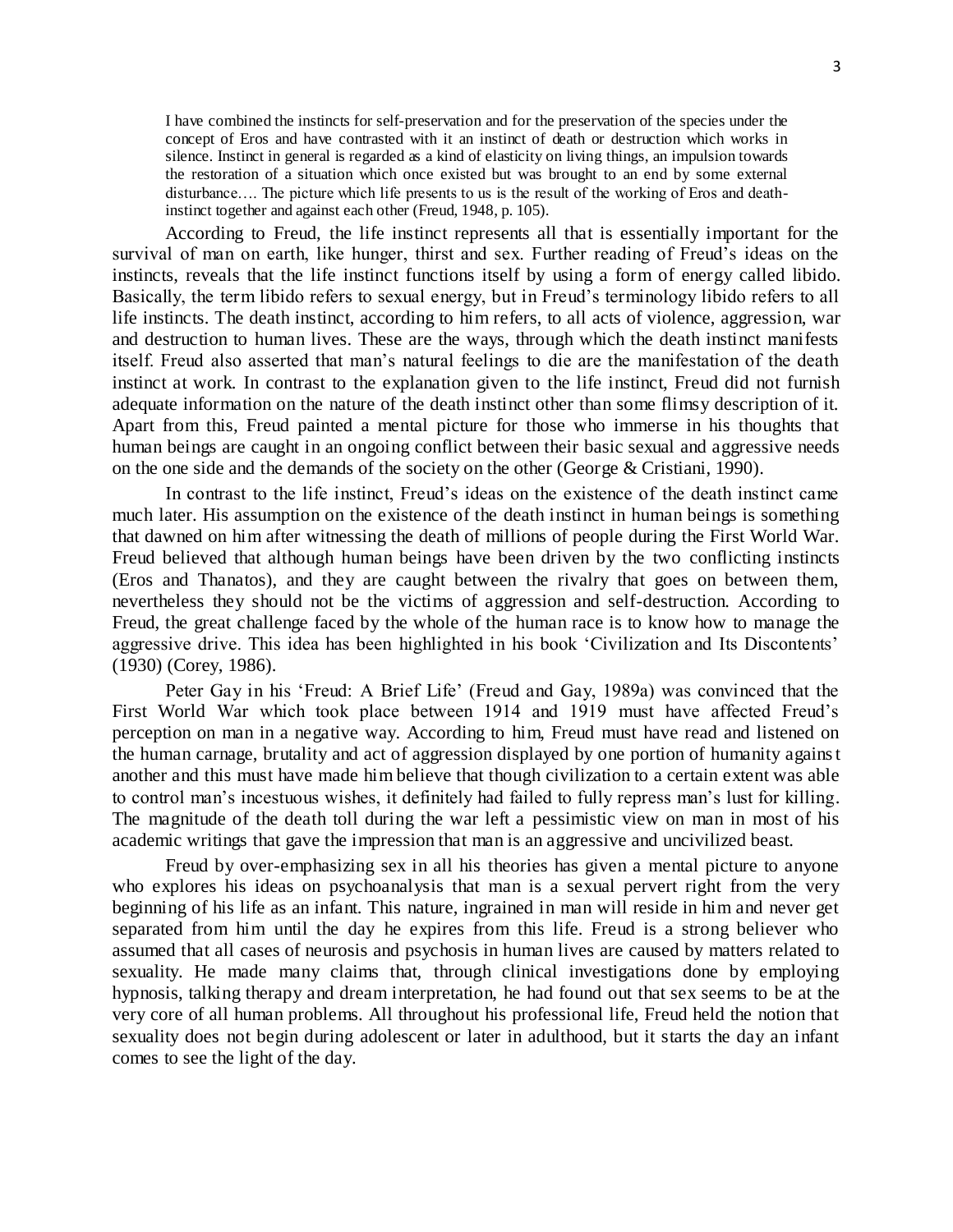Childhood was looked upon as 'innocent' and free form lusts of sex, and the fight with the demon of 'sensuality' was not thought to begin until the troubled age of puberty. Such occasional sexual activities as it had been impossible to overlook in children were put down as signs of degeneracy and premature depravity or as a curious freak of nature. Few of the findings of psycho-analysis have met with such universal contradiction or have aroused such an outburst of indignation as the assertion that the sexual function starts at the beginning of life and reveals its presence by important signs even in childhood. And yet no other finding of analysis can be demonstrated so easily and so completely (Freud, 1948, p. 59).

Freud's understanding of the subject on sexuality is different from what is ordinarily understood, which is synonymous with the adult heterosexuality. In his view, the word sexuality carries the connotation of a polymorphous sexuality, and that includes all forms of sexual behaviour. As such, his idea on sexuality incorporates infant sexuality as well as sexuality during puberty and adulthood, heterosexuality as well as homosexuality. Freud dealt quite extensively on the topic of sexuality in his 'Three Essays on the Theory of Sexuality' (1975). By giving preference to the sexual instincts above all other psychological needs of man, Freud approved all forms of sexuality so long as they can relieve the tension created in the psyche. At one point, when he was asked to give his comments on the act of homosexuality, his reply was:

I gather from your letter that your son is a homosexual. I am most impressed by the fact that you do not mention this term in your information about him. May I question you, why do you avoid it? Homosexuality is assuredly no advantage, but it is nothing to be ashamed of, no vice, no degradation, it cannot be classified as an illness; we consider it to be a variation of sexual function by a certain arrest of sexual development. Many highly respectable individuals of ancient and modern times have been homosexuals, (Plato, Michelangelo, Leonardo da Vinci, etc.). It is a great injustice to persecute homosexuality (Freud & Freud, 1992, p. 423).

Freud in 'Civilization and Its Discontents', states his notion that man is born with some characteristic instincts which are immutable in nature. Among the inborn instincts in man are; his craving for sex, which also includes incest, his predisposition to violent aggression when facing people having authority over him, and also towards his sexual competitors, cannibalism and lust for killing. In his view, Freud believed that the authoritative figures and the sexual rivals are both seen as people who impede the gratification of man's instincts. Furthermore, Freud is of the contention that human beings are propelled by the pleasure principle, and that demand can only be fulfilled by the instincts (Freud, 1962).

In discussing the topic on man's relationship with civilization, Freud painted a strained relationship that is full of tensions. With regards to that, he said: "Civilization, therefore, obtains mastery over the individual's dangerous desire for aggression by weakening and disarming it and by setting up an agency within him to watch over it, like a garrison in a conquered city" (Freud, 1962, pp.70-71). The agency referred by Freud is the role played by the superego in the mental life of an individual which represents the values learnt from the parents, society and civilization itself.

For him, civilization with its demands, forces upon man to comply the laws that governs the lives of the citizens. The mechanism through which civilization achieves its objectives is by threatening man with severe punishments if the laws are broken. Laws created by civilization prevent rape, adultery and killing, etc. In short, Freud feels, civilization blocks man's freedom in seeking gratification of his instinctual needs. Moreover, civilization forces man to conform to its laws and represses his instinctual demands. In highlighting his thoughts on civilization, Freud also put forward his assumption as to why people hate civilization. In 'The Future of An Illusion' (1989b) he said:

We see that an appallingly large number of people are dissatisfied with civilization and unhappy in it, and feel it as a yoke which must be shaken of; and that these people either do everything in their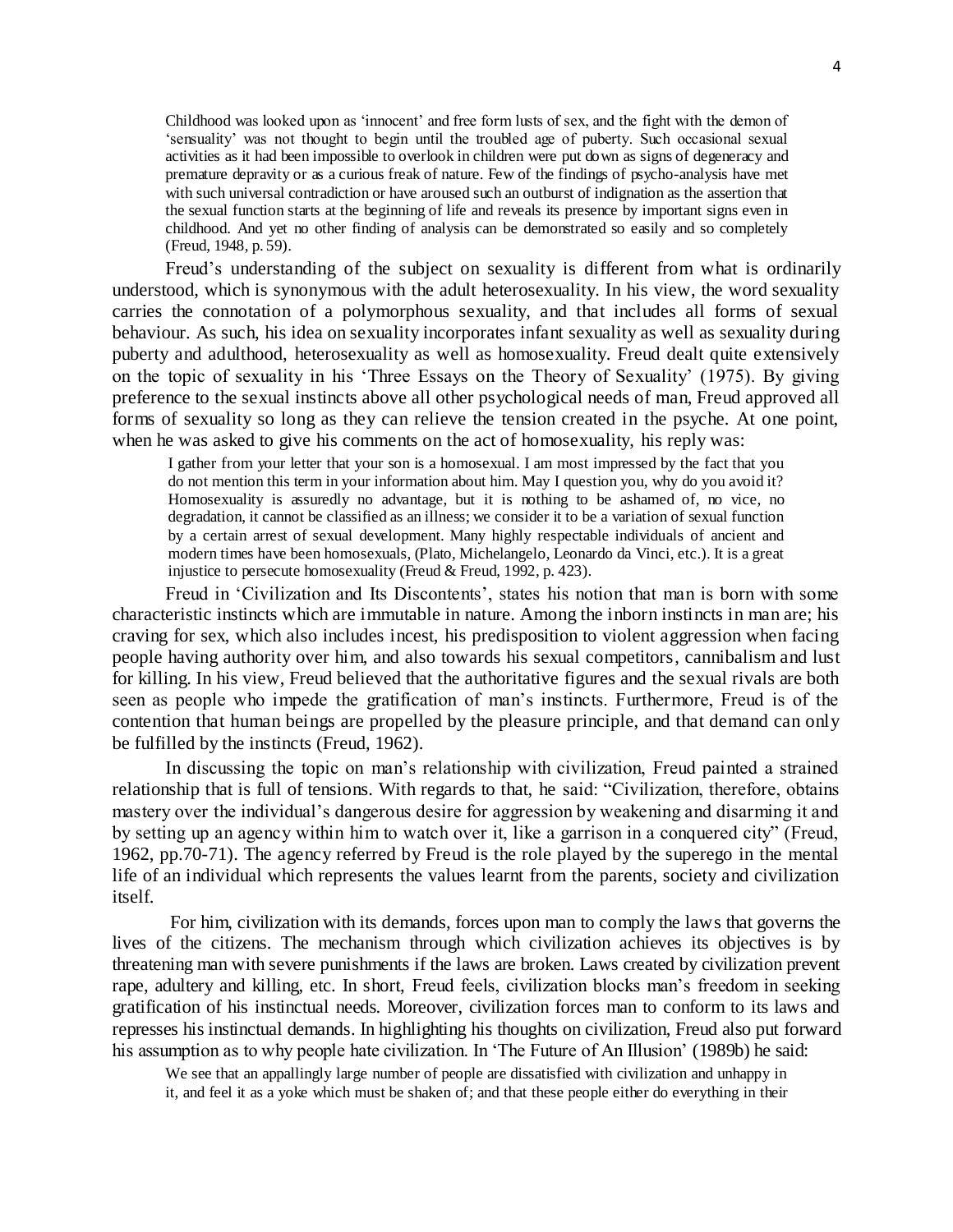power to change that civilization, or else go so far in their hostility to it that they will have nothing to do with civilization or with a restriction of instinct (Freud, 1989b, p. 47).

In addition to the above, Freud felt that much of the misery in human lives have been caused by civilization. For man to avoid neurosis and all other psychopathological problems he suggested a way which takes man to an age of uncivilized living which is of primordial nature. He spoke of a living beyond civilization where man enjoys total freedom without any restriction in the way he behaves. As a lamentation towards what civilization has done to human lives, Freud wrote the following:

This contention holds that what we call our civilization is largely responsible for our misery, and that we should be much happier if we gave it up and returned to primitive conditions. I call this contention astonishing because, in whatever way we may define the concept of civilization, it is a certain fact that all the things with which we seek to protect ourselves against the threats that emanate from the sources of suffering are part of that very civilization (Freud, 1962, p. 33).

Besides complaining that civilisation blocks man's basic instinctual freedom, Freud also argued that 'organised religion' like civilization prevents man from achieving his freedom for his instinctual gratification. Moreover, he claimed that religion hinders man's freedom by creating a community based on a shared principle of beliefs. As such, religion helps civilization in its demand for man to conform to the norms. As a self-professed atheist, Freud in 'The Future of an Illusion' (1989b) criticised religion as a collective neurosis that creates enormous psychological tension in the minds of its followers. According to him, religion makes man a slave to God all throughout his life. Moreover, he revolted against the idea that religious dogmas have been forced upon the human mind at a very tender age during childhood. Freud believed that children at that age have neither developed their faculty for critical thinking nor they are interested in absorbing such heavy stuff. Freud also criticized blind faith and questioned the authenticity of the doctrine followed by the masses, when he wrote the following:

We ought to believe because our fathers believed. But these ancestors of ours were far more ignorant than we are. They believed in things we could not possibly accept to-day; and the possibility occurs to us that the doctrines of religion may belong to that class too. The proofs they have left us are set down in writings which themselves bear every mark of untrustworthiness. They are full of contradictions, revisions and falsifications, and where they speak of factual confirmations they are themselves unconfirmed. It does not help much to have it asserted that their wording, or even their content only, originates from divine revelation; for this assertion is itself one of the doctrines whose authenticity is under examination, and no proposition can be a proof of itself (Freud, 1989b,pp.33-34).

Besides the many unfavourable comments he made on religion in many of his writings, he also gave the following reason as to why people of his time were rejecting religion and, also why religion was becoming less important in their lives:

Let us consider the unmistakable situation as it is to-day. We have heard the admission that religion no longer has the same influence on people that it used to. (We are here concerned with European Christian civilization.) And this is not because its promises have grown less but because people find them less credible. Let us admit that the reason- though perhaps not the only reasonfor this change is the increase of the scientific spirit in the higher strata of human society. Criticism has whittled away the evidential value of religious documents, natural science has shown up the errors in them, and comparative research has been struck by the fatal resemblance between the religious ideas which we revere and the mental products of primitive peoples and times (Freud, 1989b, pp. 48-49).

Apart from the above, Freud in his view on human nature described that man being a selfish creature is more concerned about himself rather than those around him. His portrayal of the image of man who does not need the cohesiveness with the rest of humanity in the spirit of universal brotherhood can be clearly seen from the quote below: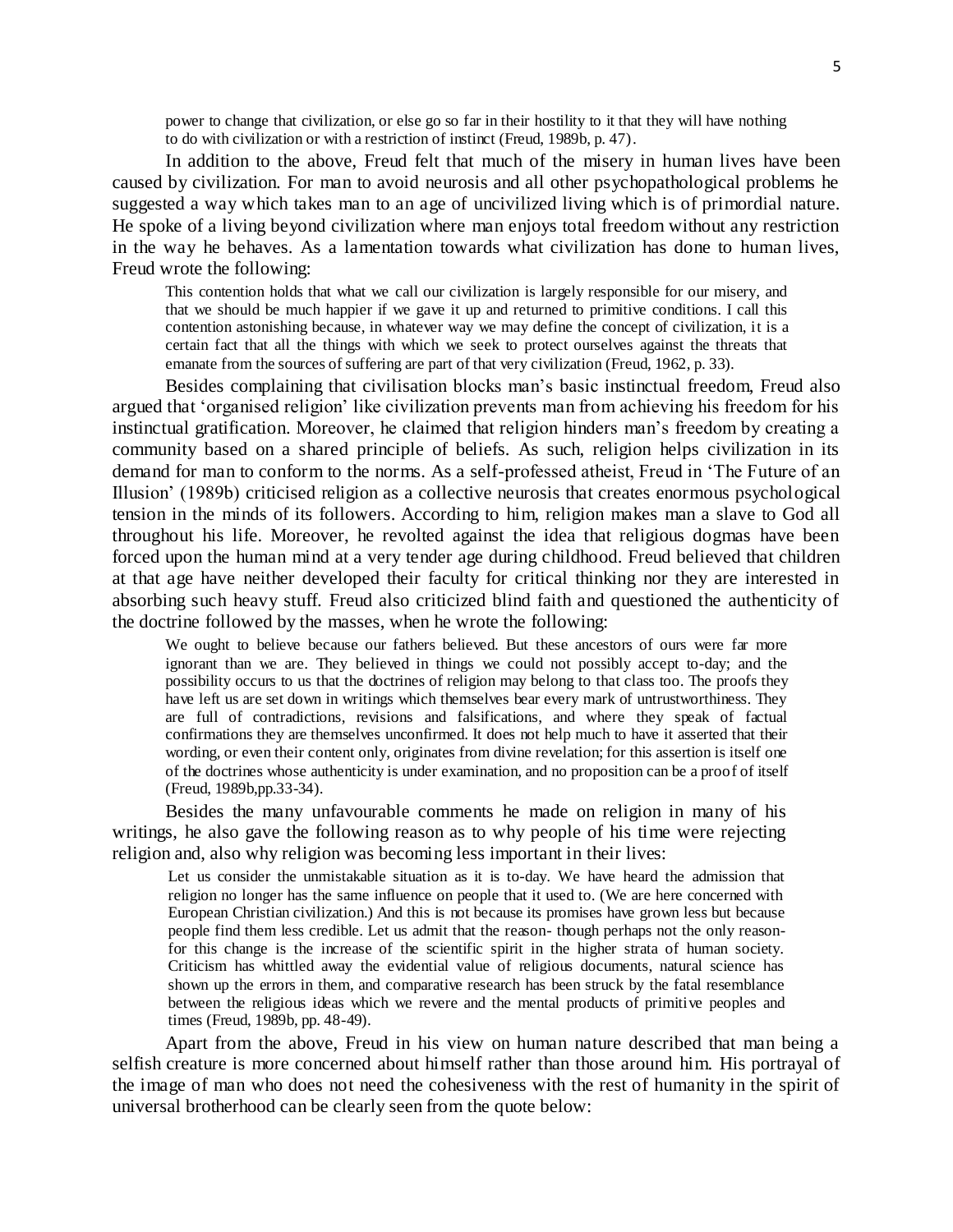… readiness for a universal love of mankind and the world represents the highest standpoint which man can reach. Even at this early stage of the discussion I should like to bring forward my two main objectives to this view. A love that does not discriminate seems to me to forfeit a part of its own value, by doing an injustice to its object; and secondly, not all men are worthy of love (Freud, 1962, p. 49).

In analyzing Freud's views on human nature in relation to his behaviours, one will detect that he believed that all human actions, feelings, gestures, speech, etc. are determined by events of the past that happened in a person's life, mainly during early childhood. According to him, the repressed thoughts during early childhood which are sexual in nature will reappear to the surface of the human psyche. The reappearing of the old contents in an individual's adulthood will cause an impact in his or her personality. With this contention in his mind, he basically believed that personality is the reflection of one's childhood experiences. In other words, what happens during childhood creates an impact on one's personality during adulthood.

Another aspect of human nature as explained by Freud which is very similar to the Epicureanism and hedonistic concepts is the portrayal of man as a social animal who is constantly in the pursuit of seeking happiness and avoiding misery and suffering. In other words, Freud described that it is of human nature to seek pleasure and avoid pain and suffering in this life. He further stated that man attains happiness when his instinctual wishes are fulfilled, and unhappiness sets in when his impulses are debarred or blockaded. Freud generalized that the whole of humanity is driven by the pleasure principle that has been programmed within his psyche. As such, man faces unhappiness and suffering due to the elements that threaten the body and psyche, the threat that comes from the external world, and also problems caused by other fellow human beings. He believed that these elements rob man of his happiness. In further describing the three states of unhappiness, he explained that the man's body and his mental state are prone to a pathological state which can cause harm and dissolution to his body. On the other hand, the external world threatens man with its merciless forces of destruction. Finally, unhappiness is also caused by fellow human beings in the form of rivalry, envy, war, etc. In his opinion, among the three sufferings endured by man, the one that is caused by his fellow human beings is the most severest and painful of all (Freud, 1962).

The discussion on Freud's ideas on human nature will be incomplete without dwelling into the area of gender differences between male and female. Although his views on human nature came under heavy criticisms, his views on women stirred greater consternation due to the disparaging and discriminatory statements made by him against women. In making his comparison between the sexes, Freud arrived at a conclusion that states women have made fewer contributions than men to the history of mankind. In his opinion, it was men who had immensely contributed to the civilization of human beings by coming up with great ideas, inventions and discoveries. He sarcastically said that women made no great contribution other than coming up with creativity in plaiting and weaving. Influenced by the Victorian era, Freud's ideas on women were incompliance to the image of women portrayed as one who should be a competent housewife and also as a woman who wants to be conquered by the opposite sex. Freud believed that, women as compared to men have a less developed superego. Due to this reason, the y show less sense of justice and are incompetent to submit to the great demands of life. Moreover, he believed that women can be easily influenced by their feelings of affection and hostility in their judgments. As such he believed that men and women make moral decisions in a different way (Freud, 1962; Jacobs, 1991).

Many researchers who came later than Freud's time highlighted one thing which they all agreed upon. To them, his comments on women depicted the undertone of his opposition to the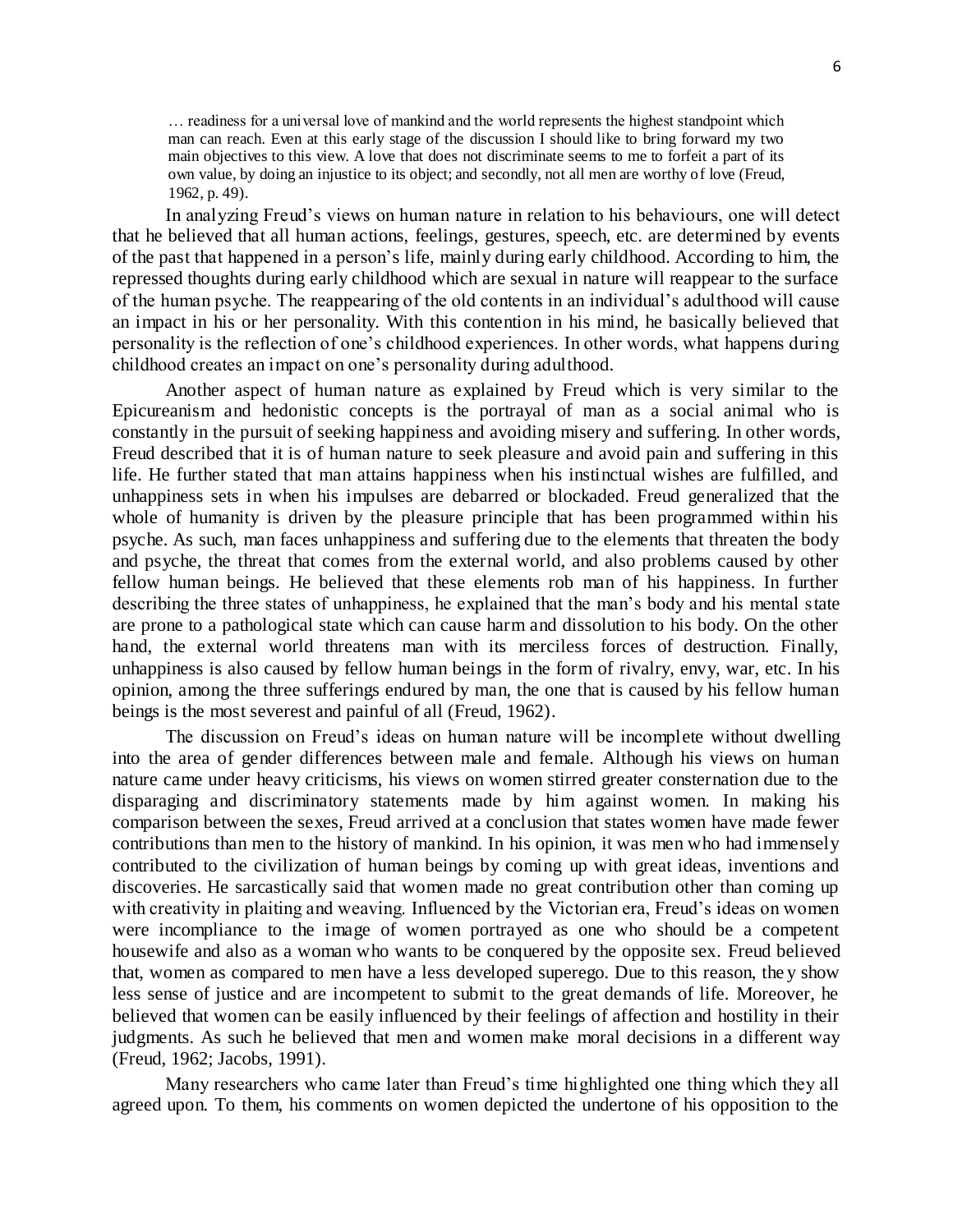women's emancipation movement. It is also believed that anyone who analyses his thought on women would trace that at the very core of it Freud assumed women are no better than someone only befit the job of producing children and functioning as a house maker. Such a thought, is not just typical of Freud, but was the mentality of most men during the Victorian era.

In addition to what has been stated this far, Freud also said that women as the weaker gender are more prone to suffer from hysteria and psychiatric problems than men. The reason he gave was that women unlike men were not able to sublimate their perverse sexual impulses into works of creative and artistic nature. In stating the general mental makeup of men and women, he said that: "in many families the men are healthy, but from a social point of view immoral to an undesirable degree, while the women are high-minded and over-refined, but severely neurotic" (Freud in Felski, 1995, 184).

Despite passing many unpleasant statements which are demeaning to the status of women, Freud did admit that at many things that he did not understand about women. It has been quoted by Ernest Jones in his 'The Life and Work of Sigmund Freud' (1955) that Freud once said the following comments for being unable to understand women fully:

The great question that has never been answered, and which I have not yet been able to answer, despite my thirty years of research into the feminine soul, is "What does a woman want? (Freud in Jones, 1955, p. 421).

The above ideas on Freud's gender differences reveal that he somehow puts the female gender at a level lower than the male gender. In explaining human nature in relation to human motivation in life, Freud is of the opinion that behind every human activity there is the instinctual drive that works as a motivating factor that brings upon certain types of human behaviour. More specifically, he described that motivation in human beings is mainly derived from the id impulses which lie in the unconscious region of the human psyche. In further explaining human motivation, Freud believed that the biological or metabolic part of man provides the energy for the instincts to manifest through behaviours. In Freud's assumption energy built up by the instincts create tension in an individual. These instincts in their pursuit to release tension and at the same time to seek gratification become the source of motivation in man to display a particular form of behaviour. The ego that acts as a gauge or a bridle checks the impulses that come from the id. As an entity that works on the reality principle, the ego only allows those motivational behaviours that are morally accepted, and at the same time, it suppresses those instincts that are irrational and unaccepted by the society. What is suppressed does not stay submerged in the unconscious but will re-emerge at other times in the life of an individual in a disguised form by using any of the ego defence-mechanisms stated in psychoanalysis (Langgulung, 1983).

Turning to the question of what makes a man mentally healthy, Freud explained that the psychological well-being of an individual is related to the harmonious relationship that prevails among the psychic forces; namely the id, ego and superego. As a result of this, an individual lives harmoniously in the real world in which he lives. The stable a nd harmonious condition of the human psyche which explains the state of good mental health is a reflection of the effort done by the ego in reconciling the id, superego and the external world. The ego as the referee of the human psyche carries out the duty of understanding the condition of the real world and chooses opportunities most suitable to satisfy the libidinal demands of the id. In performing this task, the ego also tries not to transgress the standards set by the superego (Stevenson, 1987).

In a nutshell, an individual who enjoys good mental health is someone who is a welladjusted person in the sense that he is able to maximize gratification while at the same time he is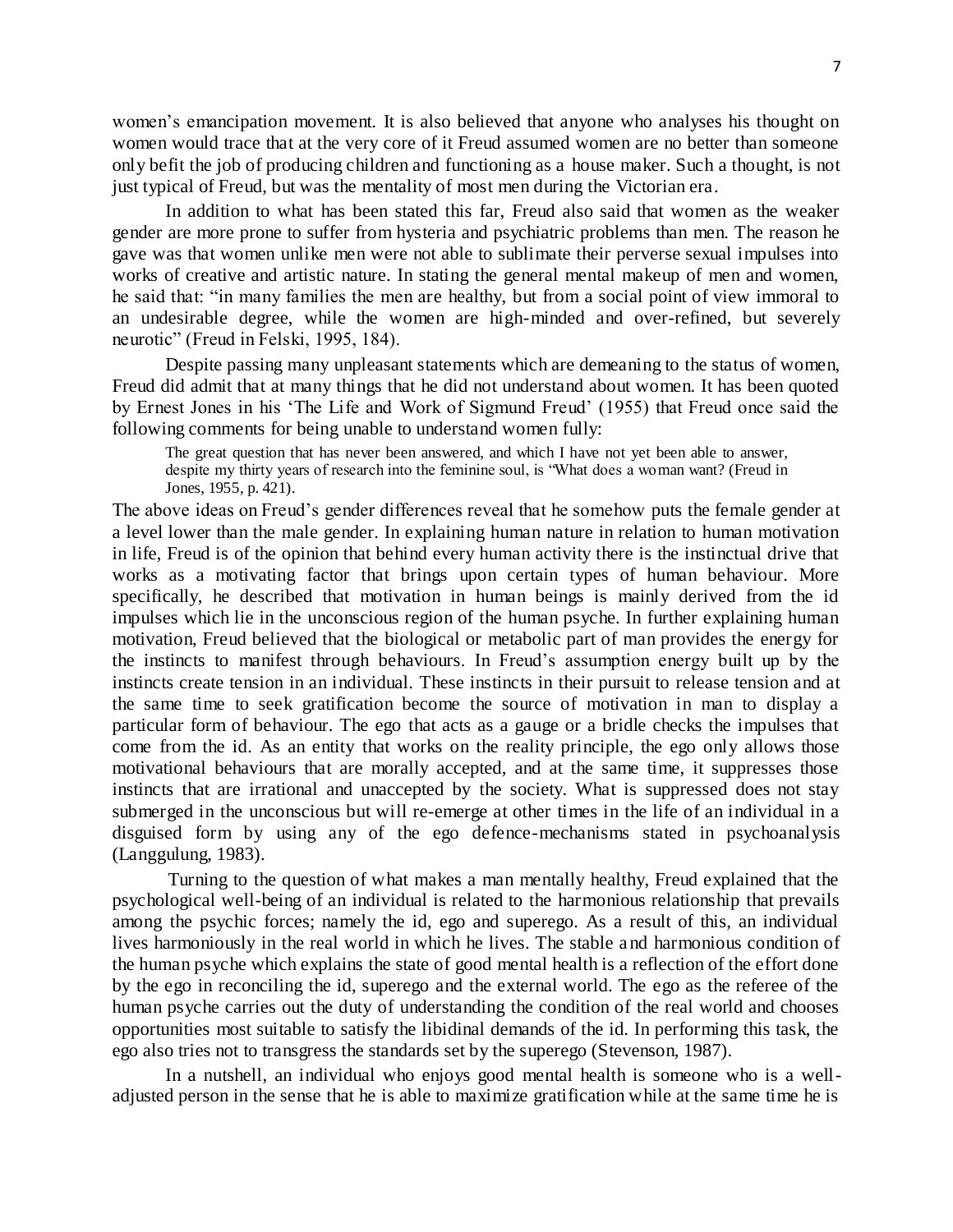able to minimize punishment in the form of fear, anxiety and guilt. In other words, a psychologically healthy person will be able to satisfy the needs of the id in the real world without going against the moral standards set by the superego. Contrary to this situation, the failure of the ego to come in between the id, superego and the external world means chaos and disharmony in the psyche of an individual. Under a state of disharmony, an individual is bound to face psychological disturbances like stress, anxiety, frustration and many other mental illnesses. In the psychoanalysis concept of mental health, the ego plays a vital role for being a neutralizing force that does not go to any extreme ends in catering for the demands made by the id, superego and the external world (Morris, 1990).

In the case of an individual who shows psychopathological symptoms, Freud prescribed a form of psychotherapy that has two objectives while bringing the individual to a state of good mental health. The first one is to modify the individual's character and behaviour by making the unconscious conscious. The second objective is to strengthen the ego as this will make the behaviour of an individual to comply with the reality and not to be enslaved to the blind demands of the libidinal forces. In the process of psychotherapy, the individual's childhood experiences are reconstructed, discussed, interpreted and analysed. The effort done by the therapist during psychotherapy is not only directed towards solving problems and suggesting new behavio ur, but also to venture deep into the past life style of the client. By doing so, the therapist will be able to develop the self-understanding of the individual which is very much needed for a change in character. In other words, the therapist explores and analyses the contents of the id of an individual to make adjustments so that he will be able to comply with the reality that exists in the external world (Corey, 1986).

With regards to the subject on human nature and creativity, Freud was of the contention that man's state of being creative is a sort of energy that is derived from the impulses of the id which are sexual and aggressive in nature. According to him, the creative energy which is originally sexual and aggressive in nature needs to be transformed into something creative by the ego. To do this the ego uses one of its defence mechanisms. Very precisely the ego uses sublimation to transform the forbidden impulses of the id which have been there ever since childhood. Freud believed that a creative work of an individual is the outlet through which an individual releases all the pent up instincts of his unconscious. It is through the creative work of an individual that the forbidden impulses of the id find acceptance in the society. Members of the society will no longer shun on the sexual and aggressive impulses of the id as it has been transformed into something that of an admirable nature (Langgulung, 1991).

#### **Man in Behaviorism**

The behaviourist school of psychology came to existence in the West at the same time with the emergence of psychoanalysis. Among the great figures in this school of psychology were Ivan Pavlov (1849-1936), J.B. Watson (1878-1958) and B.F. Skinner (1904-1990). Unlike the psychoanalysts, the behaviourists have a different concept of human nature altogether. In their concept of human nature, much emphasis has been laid on explaining that man is nothing more than an outcome of his own environment. In the behaviourist concept, the environment refers to the physical as well as the social condition of family, society and the country at large. Some of major concepts of behaviourism of the modern times, as described by Hasan Langgulung (1981) are: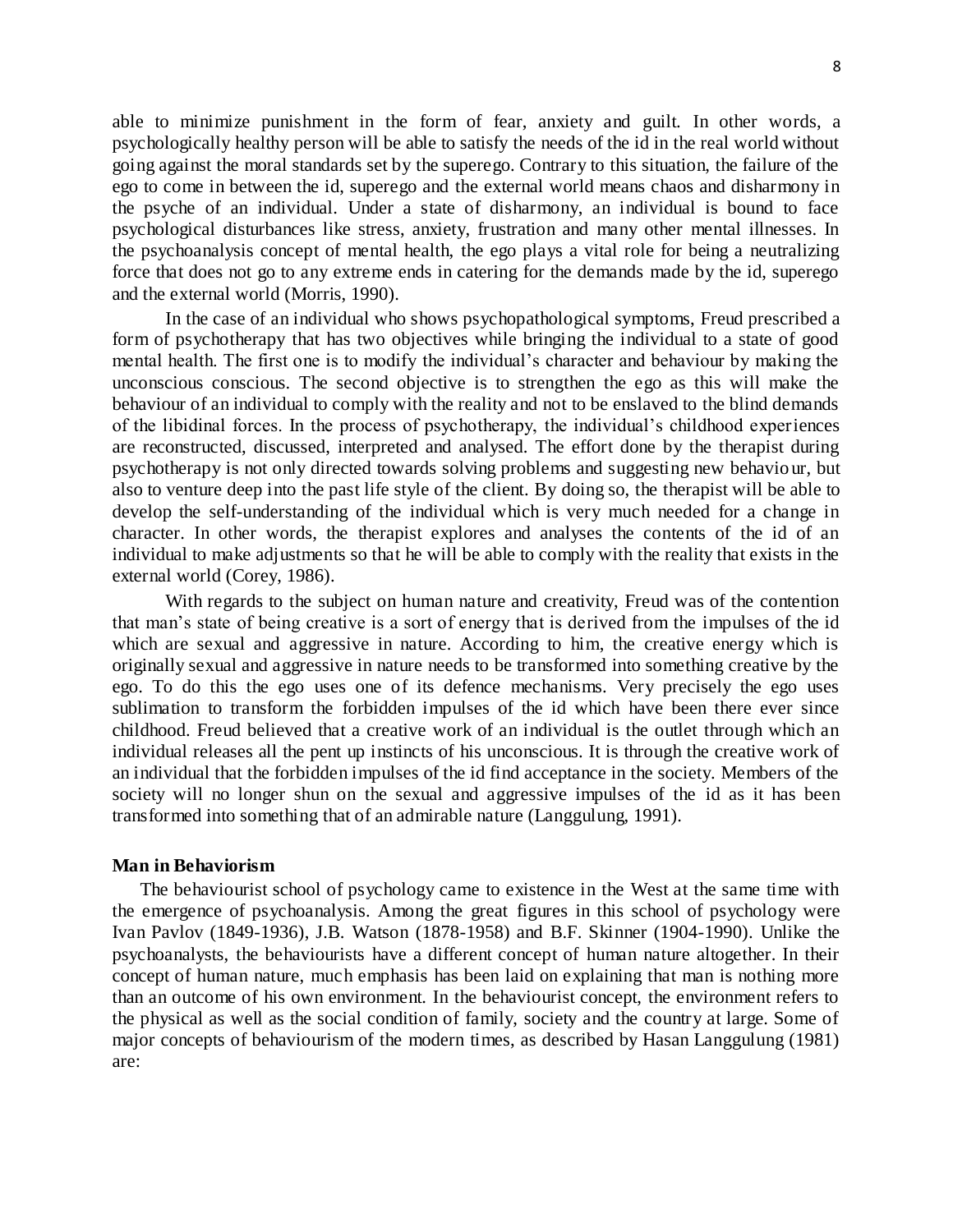- 1) Psychology to the [behaviourists] is a science of behaviour that is observable. It also means an objective science that depends on the experimental and observable data.
- 2) All human actions and behaviours are the outcome of physiochemical processes. As a result of this, all human behaviours are very much related to the physiological and neurological reactions in the human body. This fact also reveals that psychology is related to the biological sciences. Therefore human behaviours are nothing more than the way man responds to the stimuli that come from the environment.
- 3) Behaviourists accept determinism in their version of psychology. They deem that every human response (behaviour and actions) can be predicted in relation to the type of stimulus that triggers man's responses.
- 4) Environmental factors are the dominant factors that produce the different types of human personalities (p.127).

Behaviourism as a school of thought in psychology has its roots in John Locke's (1632-1704) theory of associationism. J.B. Watson, the founding father of Behaviourism shared the same idea with Locke, which says that the child's mind is a 'tabula rasa' at birth- so pure and clean like the tablecloth, waiting to be written on by its experiences (Hayes, 1995). With the assumption that a child is a 'tabula rasa' at birth, this school of psychology does not entertain the notion that a child is born with some form of innate knowledge. According to them, man is nothing more than a mechanical object that can be conditioned and programmed to do any task. J.B. Watson strongly believes that a child comes to this world in a state of neutrality without any inborn potentials. He further believes that under the most conducive environment the child can be moulded into any desired type of personality, either good or bad, through the system of education and by the nurturing of the parents and teachers. His strong contention on this matter has been voiced up through his famous quote:

Give me a dozen healthy infants, well-formed, and my own specified world to bring them up in and I'll guarantee to take any one at random and train him to become any kind of specialist. I might select-doctor, lawyer, artist, merchant-chief and yes-even beggar-man and thief, regardless of his talents, penchants, tendencies, abilities, vocation, and race of his ancestors (Watson,1928,p. 104).

Moreover, by taking a neutral position in their concept of human nature, the behaviourists do not believe in ideas such as universal values or ethics that can be common to all humanity. On the contrary, they believe that every individual is a product of the culture, norms and customs in which he has been brought up. Badri (1996), in giving his comments on the behaviourist concept of human nature says:

Man's nature, if he can have any nature at all, is fully determined by his environment as though he were a feather or a dry leaf on a windy day. So, man's nature is neutral; a tabula rasa, His values are simply a product of his culture, and since every part of the world has its unique culture, then values and morals must be relative and there is no place in the behaviouristic conception for any fixed moral commandment or global ethical consciousness (pp.162-163).

Besides Watson, B.F. Skinner (1904-1990) who is one of the most influential experimental psychologists in behaviourism also believed that only science could enable man to understand the truth about nature and also on human nature. By giving science the top priority, he advocated that the empirical study of human behaviour will be the most appropriate way to arrive at the true theory on human nature (Stevenson, 1987).By giving preference to the scientific study of man over other earlier methods in the investigation of man, the behaviourists introduced three revolutionary principles to the field of psychology. Firstly, they believed that the content of psychology should be the observable behaviour of man, and not the consciousness. Secondly, the method applied in the study of man should be objective rather than introspective. Thirdly, the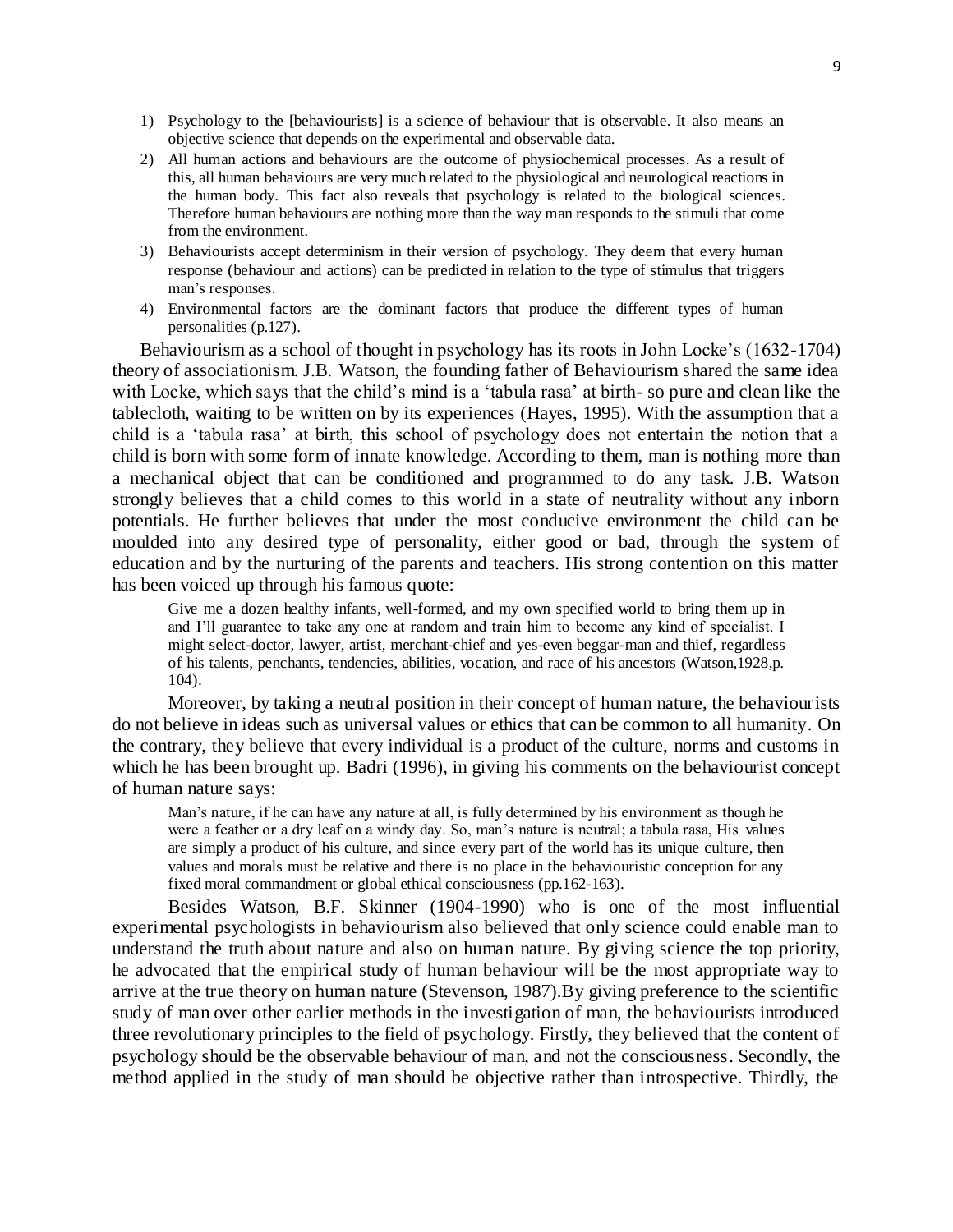concern of psychology should be 'prediction and control of behaviour' rather than engage in the investigation of the mental events (Hunt, 1994).

Being inclined in introducing and applying scientific approach in psychology, the behaviourists came to the assumption that any human behaviour can be studied by taking man to the laboratory for observation and experimentation. Furthermore, they also generalized results obtained from experiments and studies conducted on animals on human beings. The reason for this is because, like Freud, Watson too believed that man is similar to the animals. The quote below reveals Watson (1970)'s concept on human nature:

Attempts to do one thing- to apply experimental study of man the same kind of procedure and the same language of description that many research men had found useful for so many years in the study of animals lower than man. We believe then, as we believe now, that man is an animal different from other animals only in the types of behaviour he displays (p.ix).

In conducting experiments on man in the laboratories, Watson called his colleagues in the behaviourist school of psychology to treat man no more than an animal. The following quote, similar to the one above, describes man as not more than an animal:

The raw fact is that you, as a psychologist, if you are to remain scientific, must describe the behaviour of man in no other terms than those you would use in describing the behaviour of the ox you slaughter… (Watson, 1970, p. ix).

With the general assumption that the behaviours of animals and men are basically the outcome of learning experiences, they put great emphasis on the classical and operant conditionings in producing any desired behavioural change. Moreover, the behaviourists believe that all human behaviours can merely be explained in terms of stimulus- response reactions. In behaviourism, all of man's stimuli come from the environment and nothing comes from man's inner self.

As behaviourists do not believe that man's innate knowledge and other hidden potentials existing within him during birth can emerge and manifest in later part of his life, they take a neutral stand with regards to the question: whether man is good or bad in his nature. Their neutrality states that man is neither intrinsically good nor bad. Therefore, all human behaviours either good or bad are acquired via the learning process within the environment in which he lives. To them man learns through the normal learning process, as well as through the indirect social learning that takes place in the social milieu of a society. As such, they give much emphasis to the concepts of stimulus-response, reinforcement, reward and punishment, which are considered as important factors of the learning theories.

With regards to man's good mental health that describes the state of being free from stress and anxiety, Watson believes that man's attitude for feeling different and acting superior to the rest of the creations, causes problems to man. A vivid portrayal of what is described by Watson that causes problems to man has been explained in the quotation below:

Human beings do not want to class themselves with other animals. They are willing to admit that they are animals but 'something else in addition'. It is this 'something else' that causes the trouble. In this 'something else' is bound up everything that is classed as religion, the hereafter, morals, love of children, parents, country, and the like (1970,p.ix).

By over-emphasising learning as a key to changes in human lives, behaviourists believe that man is able to conceptualize ideas, and control his own behaviour. Furthermore, man has the tendency to influence others and likewise be influenced by others (George & Cristiani: 1990).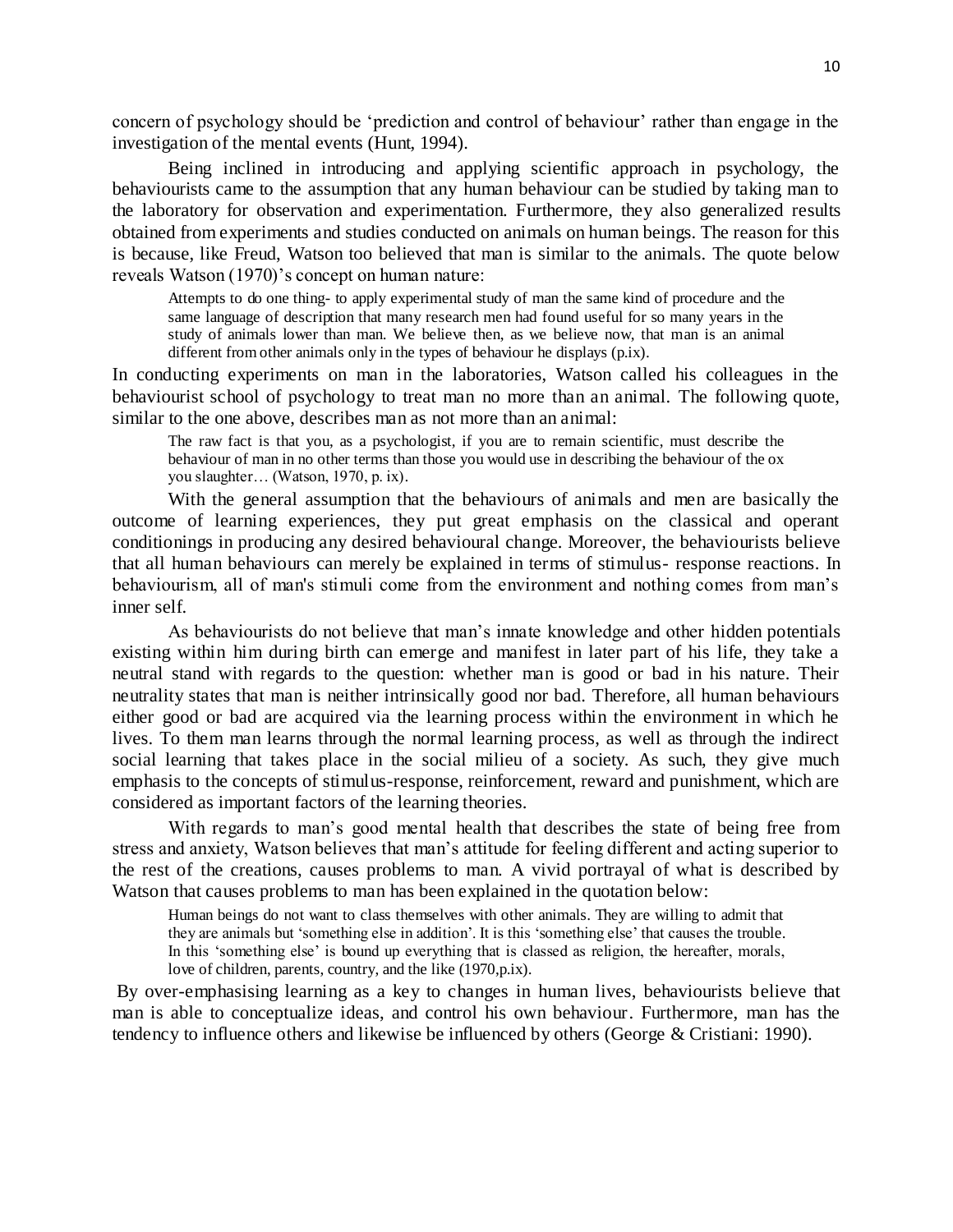## **Man in Humanistic Psychology**

Humanistic psychology, which came to exist after psychoanalysis and behaviourism, has often been called the 'Third Force' in Western psychology. Much of its existence and establishment has been inspired by the principles found in the existential and phenomenology philosophies that emphasized much on the 'here and now' in the human life. It got its name from the basic belief that every individual has basic goodness, and his or her needs have to be respected. By this outlook on man, it came with a kinder or compassionate concept of human nature compared to psychoanalysis and behaviourism (Mohd Abbas, 1997).

Humanistic psychology, which appeared as an alternative force to the previous schools of psychology in the West, started in the 1950's, and has gained much influence through its concept of human nature. The main icons of humanistic psychology were Abraham Maslow and Carl Rogers. This school of psychology has propelled much with the ideas of these two personalities. In tracing the reason for its establishment, one would discover that the main underlying factor was no more than a reaction to the unsatisfactory concepts of human nature given by the earlier philosophical and psychological schools of thoughts in the West. A further elaboration on its dissatisfaction towards the earlier schools of psychology can be detected from the quotation below:

The movement can be viewed as both a protest and a new programme, even as a new school and a system. Its protest is directed against the entire orientation of psychology since Hobbes and Locke, against its Newtonian and Darwinian models of man, against its mechanistic, deterministic and reductionist character. While both Freudian and Behaviourism emphasize Man's continuity with the animal world, Humanistic psychology pays special attention to characteristics and capacities which make man uniquely different from animals (Misiak & Sexton, 1973, p. 115).

Very particularly, humanistic psychology was not happy with Freud's concept of human nature that depicted man as an animal full of sexual and aggressive energy that drives him wild and reckless in the pursuit of his selfish motives. In his response to what has been conceptualized by Freud on man, Abraham Maslow (1908-1970) refuted by saying:

It is as if Freud supplied to us only the sick half of psychology and we must now fill it out with the healthy half. Perhaps this healthy psychology will give us more possibilities for controlling and improving our lives and for making ourselves better people. Perhaps this will be more fruitful than asking 'how to get unsick' (Maslow, 1968, p. 5).

One among the many concerns of humanistic psychology is to highlight the many positive aspects of human nature that have been overlooked by earlier schools of psychology. They paid much attention and emphasized strongly on the aspects of human nature that are uniquely of human potentials such as reflection, reasoning, judgment, self-awareness, rationality and creative imaginations. Moreover, humanistic psychologists believe that every individual has a freedom of choice, a tendency to enjoy interpersonal relationship, can have his own intention and purpose in life and also able to undergo spiritual experience, otherwise called as 'peak experience' in one's life.

Even though humanistic psychologists emphasized a great deal on the above unique potentials of man, they did not fail to acknowledge the existence of the unconscious and irrational motives as elements of human nature. To them what was more important than the unconscious and irrational motives are the conscious planning and rational choice made by man in his life. Furthermore humanistic psychologists believed and emphasized that each person is unique due to his learning and personal experience. According to them, the uniqueness of an individual should draw the attention of that person to discover who he is, and to find out what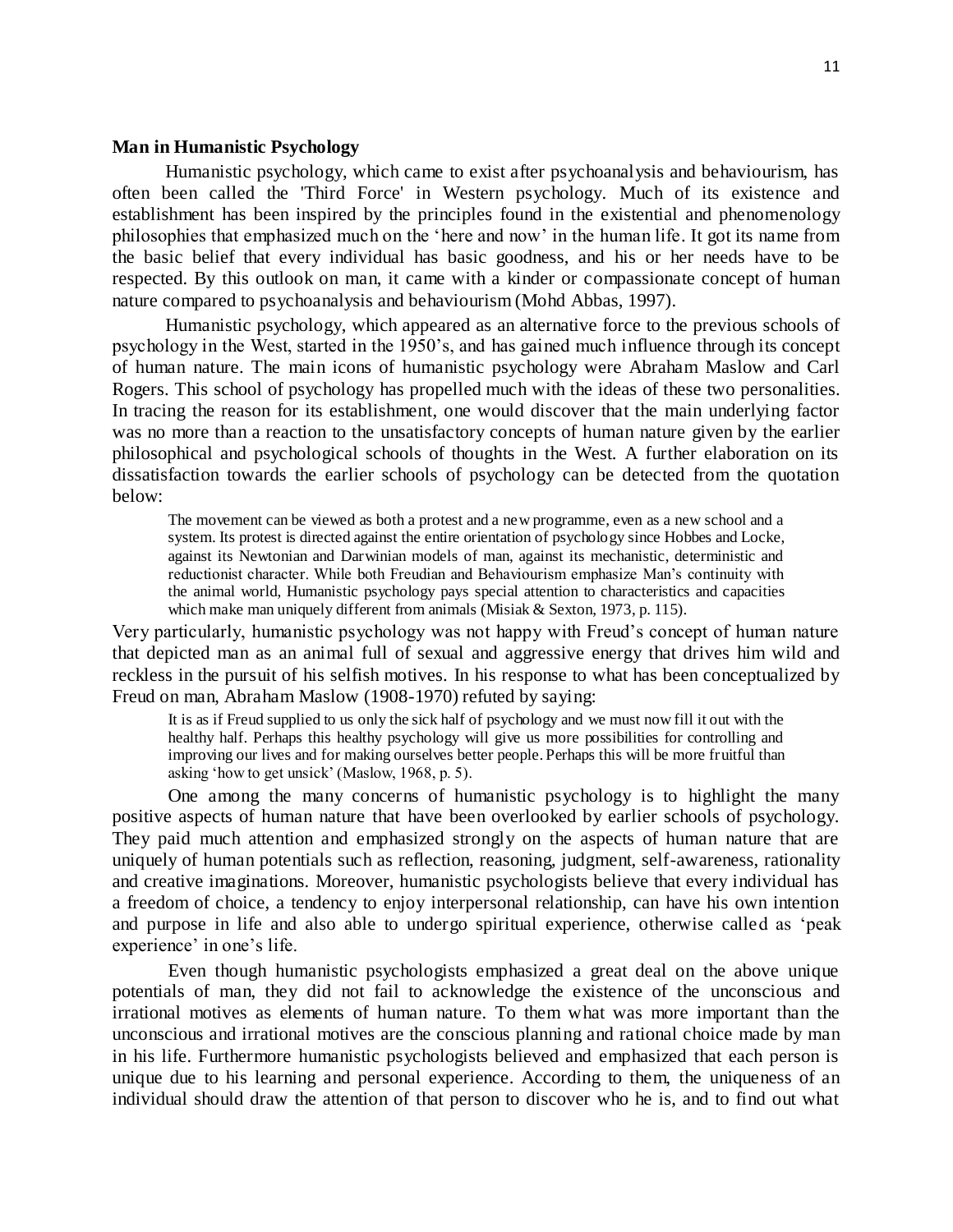sort of a person he wants to be. Only through such an effort one can fully develop his potential as a self-directing human being (Morris, 1990).

The humanistic concept of human nature is very different from the psychoanalysis and behaviourist schools of psychology. Humanistic psychologists are against the ideas previously conceptualized by the earlier schools of psychology. They disagreed with concepts that man is irrational, un-socialized and self-destructive as believed by the psychoanalysts. Also, they disagreed with ideas that man is merely a mechanical being that reacts to the stimulus that comes from the environment as assumed by the behaviourists. On the contrary, humanistic psychologists present a very optimistic and positive concept of human nature. They believe that man is good intrinsically and can guide, regulate and control himself towards a 'fully-functioning person' and towards his 'self-actualization'. In order to understand further the humanistic concept on human nature one has to venture through their basic assumptions in psychology. The following will be their major assumptions in psychology:

- 1) Man is good by nature. His egoistic and aggressive natures are symptoms of mental illness, which he develops due to disappointment, frustration and due to his denial as a human being striving towards personal growth and self-actualization.
- 2) Man is different from all other creatures. Man's abilities and tendencies supersede that of animals, and in many ways animals cannot do the things man does. He also has the capacity to think and execute things according to his plans. The process of planning in man is a conscious intellectual process based on his tendency to recall what happened in the past, to perceive what happens at the present, and hope for what is about to happen in the future. Another unique characteristic of man which is not present in animals is that, he is capable of creating, developing and also of recording and transmitting cultural heritage from one generation to the other.
- 3) Human beings grow and progress in life. Man continuously grows and advances in life for better progress and improvements in life to attain self-actualization.
- 4) Every individual is a potential person to experience his or her life. Individual or personal experience in life is a unique experience in every human being. The 'here and now' in man's life is more important than interpreting the past hidden experiences and feelings that lurk from the unconscious part of the human psyche.
- 5) All psychological data pertaining to the study of man's behaviour, personality, motivation, etc. should be collected from people who are psychologically well and also from those who experience life in a happy and pleasant way, and not from people who suffer from psycho-pathological illness (Langgulung, 1995a, pp.6-7; 1981, pp.131-132).

#### **Islamic Psychology**

In spite of their laborious effort and sophistication in using multiple approaches, Western psychologists even at the present age, have yet to come out triumphantly with a comprehensive explanation on what is the true nature of man. This situation in the Western mainstream psychology has caught the attention of many Muslim scholars to respond to this problem by offering the Islamic ideas on human nature and personality development. Among the many, Badri (1979, 1996, 2000), Langgulung (1981,1983,1995a,1995b), 'Uthman Najati (1979 &1985), Mohamed Yasein (1998) and Haque (1998, 2004a,2004b,2009) wrote quite extensively on Islamic psychology and have given their comments as to why Western psychology was not fully successful in finding solutions to the many psychological problems faced by man. According to these Muslim scholars, the obvious reason as to why the West is failing in many of its effort to resolve the human psychological problems is due to its neglect in paying attention to the issue on the existence of the human soul. They further assert that the neglect to understand the human soul, which should have been the paramount concern in the study of psychology, has caused much confusion and controversy in the field of modern psychology. They are of the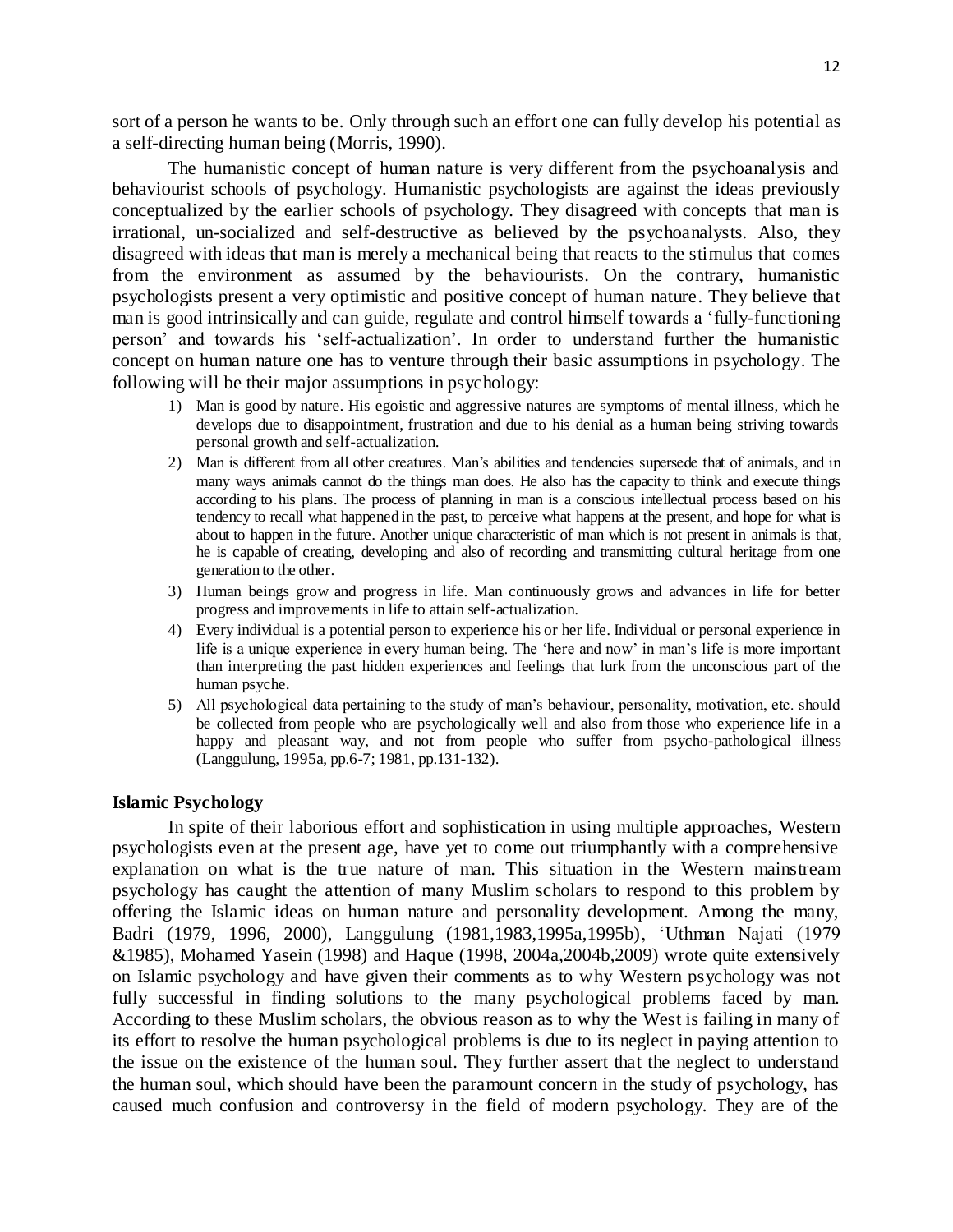13

opinion too, that this prevalent situation in the Western psychology warrants the introduction of the Islamic psychology in solving the many enigmas in the understanding of man. Islamic psychology, which has been promoted by Muslim scholars alongside with the process of Islamization of knowledge and education, has its roots in the philosophical ideas of early Muslim scholars. Muslim scholars like Al-Kindi (801-873) Al-Farabi (870-950), Ibn Sina (980-1037), Ibn Bajjah (1095-1138), Al-Ghazali (1043-1111), Ibnu Maskawaih (932-1030), Al-Mawardi (972-1058), Ibnu Thufail (1105-1185, Ibn Khaldun (1332-1406) and Ibn Rushd (1126-1198) bear great significance for their contribution to the understanding on the study of man.

The resurgence of Islamic psychology which started some two decades ago, is seen as an initiative to introduce Islamic ideas on man to the existing notion on man found in the Western psychology. Its approach which is mainly philosophical in nature, goes back to the ideas of man mentioned in the two primary sources of Islam, namely the Qur'an and Hadith. Islamic psychology with its comprehensive ideas on human nature has been seen by Muslim scholars as a new perspective in psychology that can fill in the lacunae present in the Western psychological thoughts on man and clears the mist that surrounds most Western theories on man (Husain, 1996). In comparison to Western psychology, Islamic psychology recognizes the dual nature of man: one who possesses a physical body, which is obvious, and a soul, which is a non-material entity that lives within one's body. The human soul though not observable through any empirical study is yet indestructible, and upon death of an individual, it leaves the body to live on in a new dimension of life (Rahman, 1951, Qadir, 1991).

## **Man in Islamic Psychology**

The Islamic concept of human nature is a comprehensive and all encompassing one. According to the Islamic concept, among all creations in the heaven and earth, only man stands on the highest pinnacle to be called as the best creation of Allah the Almighty. It has been mentioned in the Qur'an that God has created man in the most beautiful and excellent manner: *"We have indeed created man in the best of moulds" (Al-Qur'ān, al-Tīn: 4;* Ali, 1989). This exalted position and stature makes man superior to angels and other luminous creations like the sun, moon, stars, etc. The greatness of man has been further explained in the following verse:

*We have honoured the sons of Adam; provided them transport on land and sea; given them for sustenance things good and pure; and conferred on them special favours above a great part of our creation (Al-Qur'ān, Al-Isrā':70; Ali, 1989).*

Having achieved a noble position in the sight of Allah does not guarantee man to be in that position forever. As explained in *Sūrah al-Tīn*, verse: 5, man will fall from the honoured position given by Allah when he transgresses the limits set by Allah. As such, achieving the honour or disgrace in the sight of Allah, is a choice left to man to decide. Apart from being the best creation, man in the Holy Qur'an has been addressed as the *KhalÊfatullÉh fī al-ArÌ* (Allah's vicegerent on earth). This esteemed position was conferred to man in spite of the protest and remonstration that came from the angels on the eve of his creation. The exact dialogue that took place between Allah and the angels explains clearly the angels' reason for protest, as can be well understood from the following verse of *Sūrah Al-Baqarah*:

*Behold, thy Lord said to the angels: "I will create a vicegerent on earth." They said: "Wilt Thou place therein one who will make mischief therein and shed blood?-whilst we do celebrate Thy praises and glorify Thy holy (names)?" He said: "I know what ye know not" (Al-Baqarah: 30; Ali, 1989).*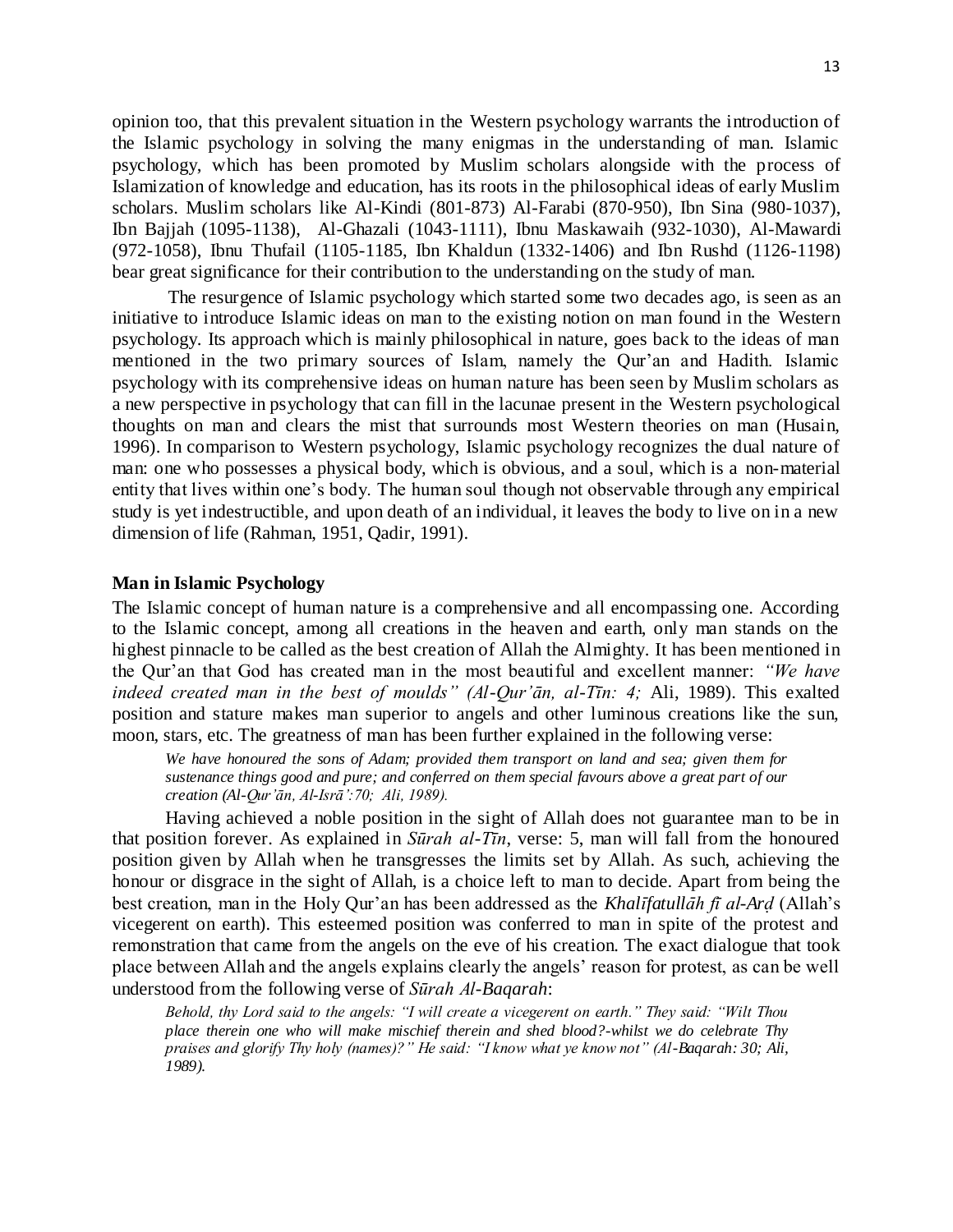The exegesis on the above verse explains that the angels foresaw some negative attitudes of man, while Allah, the All Wise saw many of the positive things that man is capable of performing on earth. As such, Allah granted man with many gifts that will enable him to carry out his duties well as being Allah's vicegerent. Among the gifts that man acquired from Allah were, authority, freedom of action, intelligence, etc. In giving his comments on how man should use these God given gifts, Afzalur Rahman (1988) explains:

He was to be totally independent and autonomous in his sphere of work on the earth and would be well-equipped with knowledge so that he could discover the secrets of the Universe through study, research and experience, learn to explain the forces of nature for his benefit, and gain mastery over them according to his own requirements and plan(Vol. 6, p.1).

The title *Khalīfah* places man in an honoured position to be Allah's deputy; administrator; representative, etc. on earth. His position as Allah's *Khalīfah* gives him power and authority to rule, manage and preserve the earth. Al-Maududi, in his commentary of the Holy Qur'an, explains that man's status as the *Khalīfah* (pl. *Khalā'if* and *Khulafā'*) of Allah does not make him the master of the universe, but only as a deputy who is allowed to exercise the delegated powers given to him by Allah the all Supreme. He further expounds that the office to vicegerency can be used by man in two ways: to either abuse the power and authority for the spread of evil and injustice or to use them for things that are good for humanity (Al-Maududi,1992).

In Islam, man is born with the *Fitrah* (primordial nature). *Al-Fitrah* in the Arabic language renders several different meanings that reveal the many positive and interesting dimensions of human nature. One meaning to the word *Al-Fitrah* explains that man comes to this world without any stain of sin. This Islamic concept of *Al-Fitrah* rejects the doctrine of the "Original Sin" as espoused in Christianity. The other meaning of *Al-Fitrah* as stated in the Holy Qur'an explains that naturally man has been born as a believer in Allah the Almighty (*Al-Qur'ān, Al-Rūm*: 30).

Further exploration into the topic of man in the Holy Qur'an reveals that he has a dual nature; body and spirit (*Rūh*). The Holy Qur'an explains that after creating Adam (P.B.U.H.), Allah breathed into him His spirit: "Behold! Thy Lord said to the angels:*"I am about to create man, from sounding clay form mud moulded into shape; "When I have fashioned him (in due proportion) and breathed into him of My spirit, fall ye down in obeisance unto him"* (*Al-Qur'ān, Al-Hijr*: 28-29; Ali, 1989).As such, all human beings who are the progeny of Adam (P.B.U.H.) are made up of two elements; the physical body, which represents clay, is mortal, and the *Rūh*, or the spirit, which is immortal that leaves the body upon death of an individual.

Man, who has been made the most honoured creation of Allah, is also entrusted with the *Amānah* (trust) from Allah; "*We did indeed offer the Trust to the Heavens and the Earth and the Mountains; but they refused to undertake it, being afraid thereof: but man undertook it- he was indeed unjust and foolish*" *(Al-Qur'ān, Al-Ah* $\Box$ *zāb*:72; Ali, 1989). The word *Amānah* in the Holy Qur'an has very many diverse meanings. *Amānah* can be referred to reason, intellect or the faculty of volition (Asad,1980). The other aspects of Amānah also mean the power and authority given to man through the office of vicegerency. Last but not the least, Amānah could also mean the sum total of all the decrees, commands *(Amr)* and prohibitions *(Nahy)* present in the *Sharī'ah* (Rahman,1988).

Another aspect of man, which is contained within the Islamic concept of human nature, is that, man has been given the *Mīthāq* (covenant). Through this covenant, humanity as a whole has accepted Allah to be their Lord and Cherisher while they were in the form of spirits in '*Ālam Al-*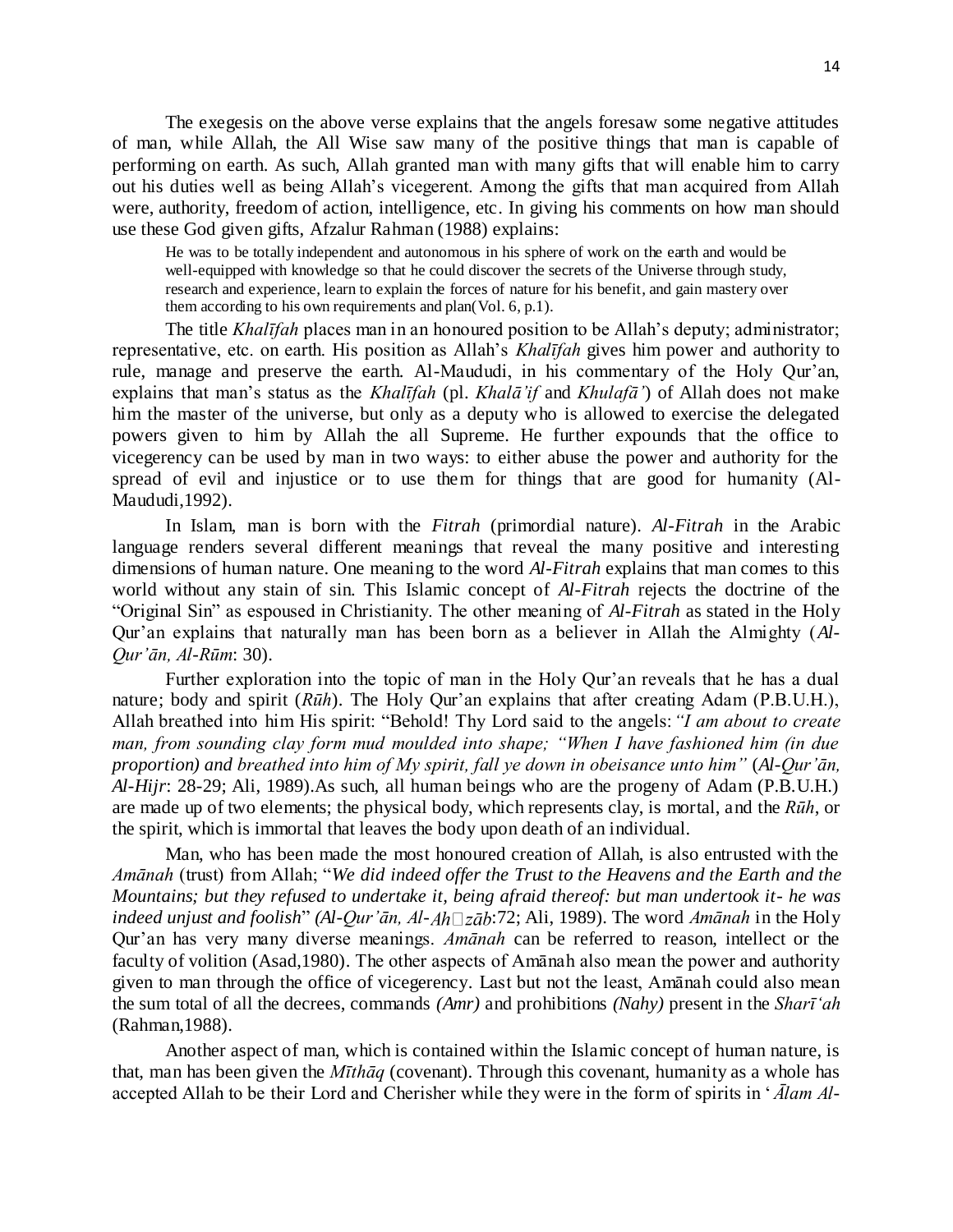*Arwāh* (in the realm of the spirits). This contract between man and his Lord has been made long before he was born into this world. The Holy Qur'an explains about this contract in *Sūrah Al-A'rāf*:

*When thy Lord drew forth from the Children of Adam from their loins-their descendants, and made them testify concerning themselves, (saying): 'Am I not your Lord (Who cherishes and sustains you)?'- They said: 'Yea! we do testify!' (This), lest Ye should say on the Day of Judgement: 'Of this we were never mindful'* (*Al-Qur'ān, Al-A'rāf*: 172; Ali, 1989).

According to Afzalur Rahman (1988), through this covenant, Allah has imbued in the heart of every human being the knowledge that He is Allah the One and the Only Lord that deserves to be worshipped. The content of this covenant is retained in the subconscious mind of man as potentiality that can be brought to consciousness. Factors like type of education, social environment, etc. could never totally efface or tarnish the covenant, but the least they could do is to pervert and prevent the covenant from coming to the conscious part of the human being. In addition to this, Rahman also believes that in spite of the perversion and prevention caused by wrong education and negative social influences, the covenant as a potential lays embedded in the subconscious mind of man and it will emerge to reality in response to the positive external factors. Some of these factors that have always invited and called humanity to the remembrance of the covenant were the prophets, heavenly Books, inviters to the Truth from among the followers of the prophets, good social environment, proper and correct education, etc.(Rahman,1988)

Man being the vicegerent of Allah was also elevated in his stature and position when he was taught *Al-Asmā'* (attributes of Allah/ the beautiful names of Allah) by God Almighty Himself. The reference to this, man as the recipient of 'the names' has been stated in the following verse:

*And He taught Adam the names of all things; then He placed them before the angels, and said: "Tell Me the names of these if ye are right." They said: Glory to Three: of knowledge we have none, save what Thou has taught us: in truth it is Thou who art perfect in knowledge and wisdom" (Al-Qur'ān, Al-Baqarah*: 31-32; Ali, 1989).

As a result of Allah teaching *Al-Asmā'* to Adam, Adam and his progeny are able to achieve the status of being the most knowledgeable of all creations in the heavens and earth. Muslim scholars differ in their opinion with regards to the exact meaning of *Al-Asmā'* mentioned in *Sūrah Al-Baqarah,* verse 31. In giving his comment on the view of early Muslim scholars on *Al-Asmā'*, this is what Abdullah Yusuf Ali (1989) says:

The names of things: "according to commentators means the inner nature and qualities of things, and things here would include feelings. The particular qualities of feelings which were outside the nature of angels were put by Allah into the nature of man. Man was thus able to love and understand love, and thus plan and initiate, as becomes the office of vicegerent (Note no. 48, p.24).

According to Langgulung (1986), *Al-Asmā'* mentioned in verse 31 of *Al-Baqarah* refers to *Al-Asmā' Al-Husnā* (the 99 Beautiful Names of Allah) mentioned in the Holy Qur'an. He further expounds that these beautiful names represent the attributes of Allah given to man as potentials that need to be developed and actualized in the life of an individual Muslim. By doing so, the individual will be able to fulfill and perform his duties and obligations that will turn out to be '*Ibādah* (acts of worship done in seeking the good pleasure of Allah)(Langgulung,1986).

Whatever the meaning deduced from the word *Al-Asmā'*, one fact that is clearly related to human nature is that man has been exalted in his potential and knowledge compared to what has been given to the angels. With regards to the knowledge given to the angels and man, Zafar Afaq Ansari's opinion reflects the point that *Al-Asmā'* means an immense and unlimited potential of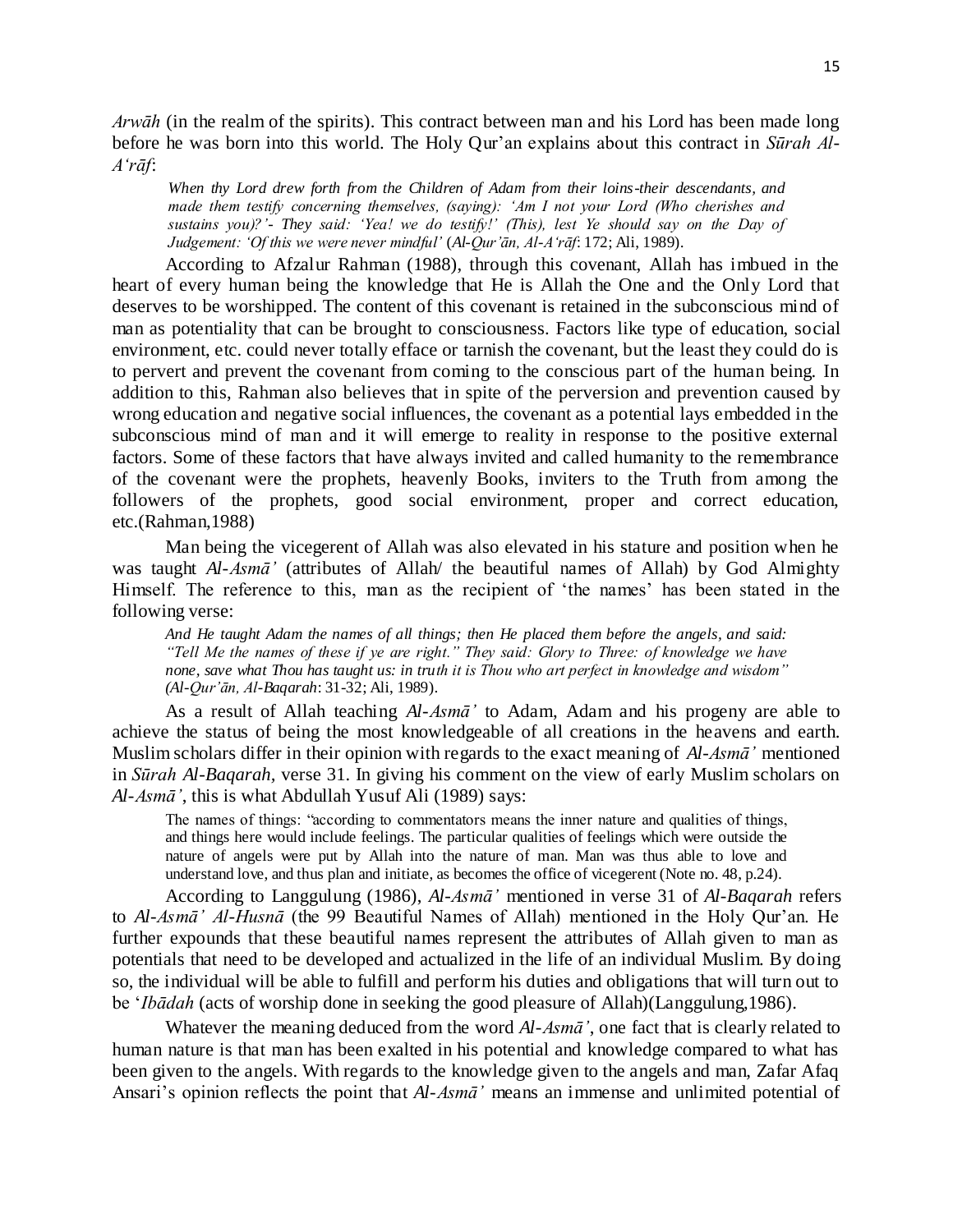knowledge. He further asserts that the knowledge given to the angels is limited and specific, while man is bestowed not only with knowledge but also the capacity to generate new knowledge (Ansari, 1992).

Another thing that needs to be highlighted here is the statement made by the angels in Al-Baqarah 2:31. This verse reveals the humble acceptance of the angels of their limited knowledge compared to that equipped and possessed by man. It also reveals that their protest and undermining of man's strength and potentials on the eve of his creation were mistaken. Moreover, man compared to the angels, has the freedom of choice to react and respond to the many of the biological, psychological and sociological (environmental) demands of his mundane life. In his choice, man can be either good or evil; a righteous or a perverted transgressor towards what has been instructed in the Qur'an. This has been stated in the Qur'an: "We showed him the way; whether he be grateful or ungrateful (rests on his will)" (*Al-Insān* 76: 3) (Ali, 1989). A similar statement on the freedom of choice has also been mentioned in Surah Balad 90:8-10; "Have We not given him two eyes, and a tongue and two lips, and shown him the two highways (of good and evil)" (Ali, 1989). Besides man, the other creation of Allah which is a 'rational' being and enjoys the freedom of choice is the *jinn* (genie). However, the freedom enjoyed by the jinn is limited compared to man (Mir, 1987, Mohd Abbas, 1997).

The final aspect of man in Islam is that, he is forgetful. In the holy Qur'an one can read the forgetful nature of man in the story of Adam (pbuh). As the father of humanity, he ate the fruit of the forbidden tree together with his companion Hawwa (pbuh) while he was in the garden of paradise. This incident has been mentioned in *Surah Tāhā* 20: 115, "We had already, before hand, taken the covenant of Adam, but he forgot: and We found on his part no firm resolve" (Ali, 1989).This nature of being forgetful is a trait that has been inherited by Adam's progeny. In concluding the preceding discussion on human nature from the Islamic perspective, it can be said that man shares some of his basic characteristics with animals and he also inherits some attributes found in the angels and also some of Allah's attributes. Man in his desire for food, sex, anger, greed and rivalry etc. resembles the animals. While being interested in singing the praises of God and in performing other meritorious acts of devotion he resembles the angels, and finally in showing love, care, kindness, sympathy, empathy and etc. man emulates some of the godly attributes of God Almighty. The laxity on the part of man in developing and in actualizing the angelic and godly attributes in him, make him go steep and deep in his animal nature. Due to this, he becomes a perverted transgressor and goes beyond all limits set by Allah in the Qur'an. On the contrary, when man develops and actualizes the angelic and godly attributes he becomes an angelic as well as a godly individual who qualifies himself or herself in gaining Allah's good pleasure. It has been envisioned in the Qur'an and Hadith that such an individual will taste happiness in this world and an everlasting felicity in the hereafter (Mohd Abbas, 1997).

## **Conclusion**

Though the three schools of Western psychology have contributed their portion in explaining the nature of man, the views provided by these schools were not able to explain comprehensively on the condition of man before he came to exist in this world and on what happens to him upon completing this worldly life. The Freudian and behaviourist schools of psychology equated man to the level of animals. These two schools are heavily influenced by the Darwinian concept of man. Humanist psychology's concept of man is though closer to the Islamic concept; it still cannot provide the explanation from where man got his state of being good, and also what happen to man upon death. One thing common shared by all the schools are that they are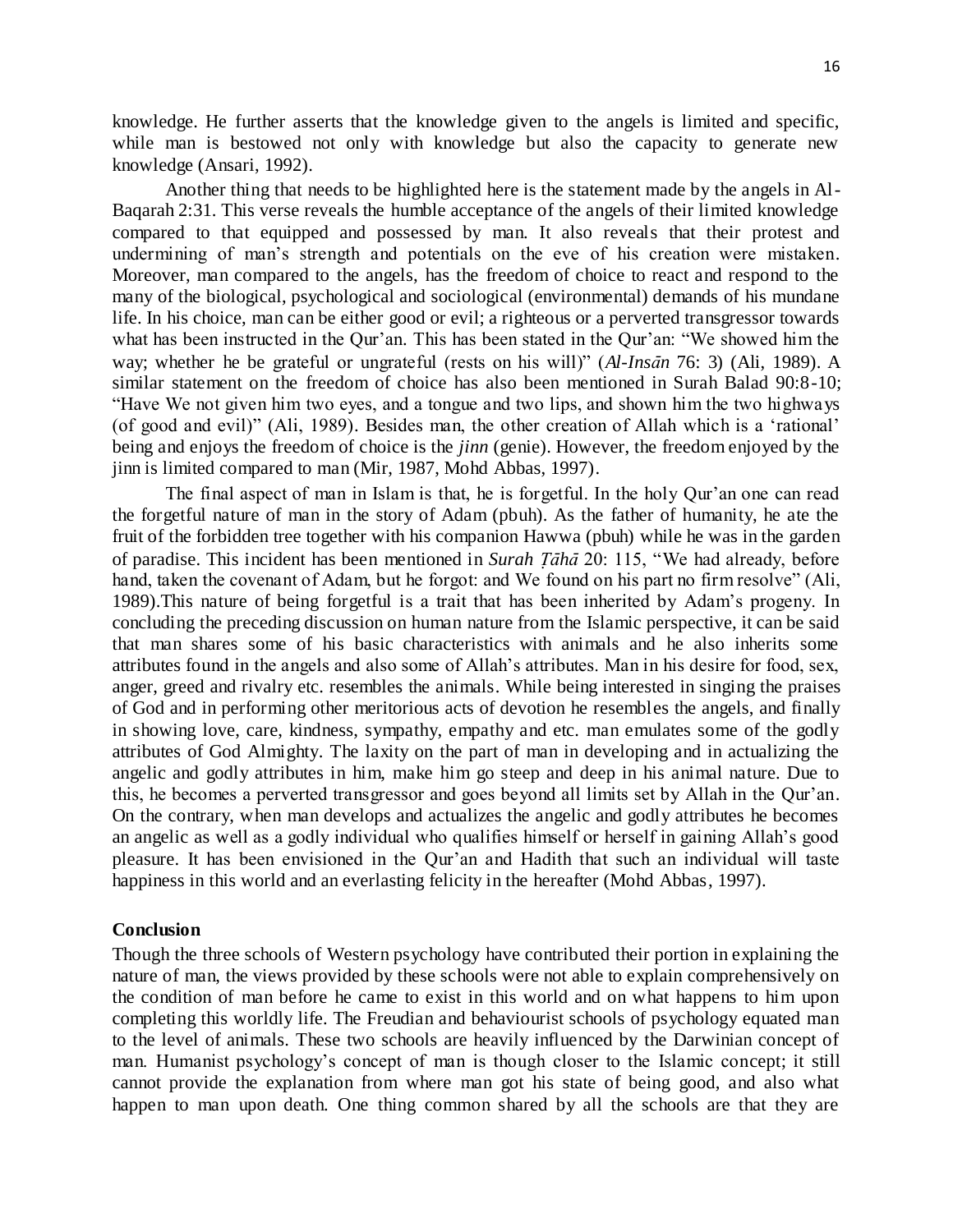founded on the Western atheistic, secular, materialistic philosophy of life that does not have any affiliation with religious ideas on man. Contrastively, Islamic psychology based on the religion of Islam has given a concept on man, which is diametrically opposed to what has been conceived, by the Western schools of psychology. It presented a concept of human nature, which is comprehensive and all encompassing; describing that man has physical, social, psychological and spiritual dimensions. The last mentioned dimension, is a thing missing in almost all Western schools of psychology. Islamic psychology highlights the many interesting facts about man that he is the best creation of Allah, born with the *Fitrah* (primordial nature). He has a dual nature; body and spirit, he is the *KhalÊfah* of Allah (God's vicegerent), he is the recipient of the *AmÉnah* (trust), *M* $\bar{t}$ *thãq* (covenant), etc. With these concepts, Islamic psychology elucidates the condition of man before his birth, his life on this world and also on what happens to him after death.

# **Bibliography**

- Ali, Abdullah Yusuf.(1989).*The Holy Qur'an: Text, translation and commentary*. Maryland: Amana Corporation.
- Al-Maududi, Seyyed Abu A'la. (1992). *The meaning of the Our'an* (7<sup>th</sup> edn.). Lahore: Islamic Publication (PVT) Limited.
- Ansari, Zafar Afaq(ed). (1992). Qur'anic *concepts of human psyche* (pp.1-14).Islamabad: International Institute of Islamic Thought (Pakistan).
- Asad, Muhammad. (1980). *The message of the Qur'an*. Gibralta: Dar al-Andalus.
- Badri, Malik Babikar. (1979). *The dilemma of Muslim psychologists*. London: MWH London Publishers.

\_\_\_\_\_\_\_\_\_\_\_. (1996).The AIDS dilemma: A progeny of modernity. In Al-Attas, Sharifah Shifah (ed). *Islam and challenge of modernity* (pp. 123-210). Kuala Lumpur: International Institute of Islamic Thought and Civilization.

\_\_\_\_\_\_\_\_\_\_\_.(2000).*Contemplation: An Islamic psychospiritual study*. Kuala Lumpur: Medeena Books.

- Corey, G. (1986). *Theory and practice of counseling and psychotherapy* (3<sup>rd</sup>. ed.). California: Brooks/Cole Publishing Company.
- Felski, Rita. (1995). *The gender of modernity*. Cambridge, Massachusetts: Harvard University Press.
- Freud, Sigmund & Freud, Ernst L.(1992).*Letters of Sigmund Freud*. New York: Dover Publication.
- Freud, Sigmund & Gay, Peter. (1989a). *The ego and the id.* London: W.W. Norton & Company Inc.
- Freud, Sigmund, & Strachey, James. (1975). *Three essays on the theory of sexuality*. New York: Perseus Books Group.
- Freud, Sigmund. (1948). *An autobiographical study*, (James Strachey, Trans). London: The Hogarth Press & The Institute of Pyscho-Analysis.

\_\_\_\_\_\_\_\_\_\_\_. (1962). *Civilization and its discontents*. (James Strachey, Trans). New York: W.W. Norton & Company Inc.

Freud, Sigmund. (1989b). *The future of an illusion*. (James Strachey, Trans). London: W.W. Norton & Company.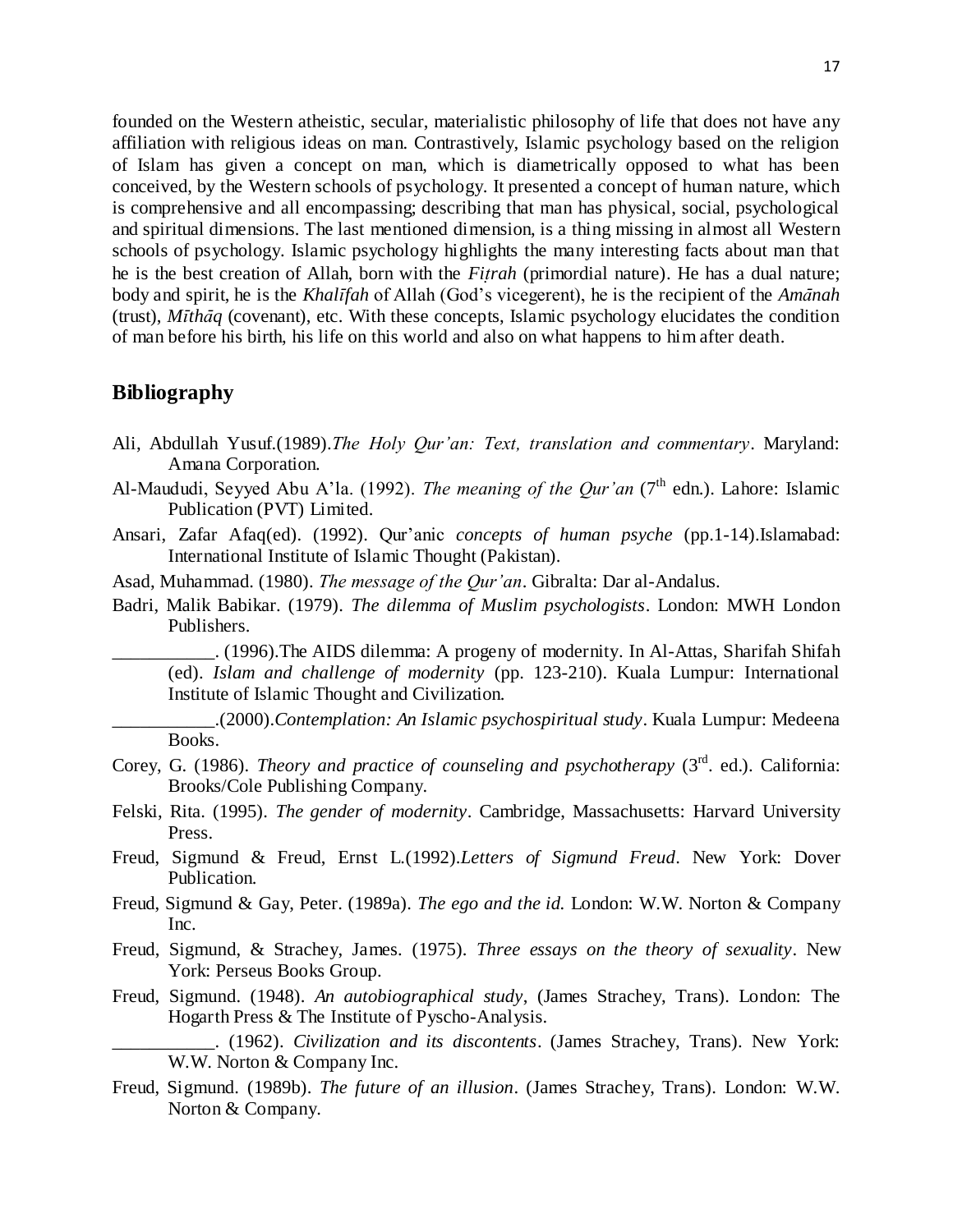- George, R. L. & Cristiani, T. S. (1990). *Counseling: Theory and practice* (3<sup>rd</sup> edn.), Boston: Allyn and Bacon.
- Haque, Amber & Yasien, Mohamed (eds.). (2009). *Psychology of personality: Islamic perspectives*. Singapore: Cengage Learning Asia.
- Haque, Amber. (1998). Psychology and religion: the relationship and integration from Islamic perspective, *American Journal of Islamic Social Sciences*, Vol. 15, 97-116.

\_\_\_\_\_\_\_\_\_\_\_. (2004a). Psychology from Islamic perspective: contributions of early Muslim scholars and challenges to contemporary Muslim psychologists". *Journal of Religion and Health*, Vol. 43, No. 4: 357-377.

\_\_\_\_\_\_\_\_\_\_\_. (2004b). Religion and mental health: the case of American Muslims. *Journal of Religion and Health*, Vol. 43, No. 1: 45-58.

Hayes, N. (1995). *Foundations of psychology*. New York: Routledge.

Hunt, Morton, (1994). *The story of psychology*. New York: Anchor Books.

Jacobs, Michael. (1991). *Sigmund Freud*. London: Sage Publications.

- Jones, Ernest. (1955). *The life and work of Sigmund Freud: Years of maturity,1901- 1919*. (Vol.2). New York: Basic Books.
- Langgulung, Hasan.(1981).*Beberapa tinjauan dalam pendidikan Islam*. Kuala Lumpur: Penerbitan Pustaka Antara.

\_\_\_\_\_\_\_\_\_\_\_. (1983). *Teori-teori kesihatan mental: Perbandingan psikologi moden dan pakarpakar pendidikan Islam*. Selangor: Pustaka Huda.

\_\_\_\_\_\_\_\_\_\_\_. (1991*). Kreativiti dan pendidikan: Suatu kajian psikologi dan falsafah*. Kuala Lumpur: Dewan Bahasa dan Pustaka.

\_\_\_\_\_\_\_\_\_\_\_. (1995a). *Paradigm shift: The landmark of 21st century education*. Paper presented at the International Islamic University Malaysia. Selangor: 15th June.

\_\_\_\_\_\_\_\_\_\_\_. (1995b). *Pendidikan Islam dan peralihan paradigma*. Shah Alam: Hizbi Edar.

- Maslow, Abraham. (1968). *Toward a psychology of being.* (2<sup>nd</sup> edn.). New York:D. Van Nostrand.
- Mir, Mustansir. (1987). *Dictionary of Quranic terms and concepts*. New York: Garland Publishing Inc.
- Misiak, H. & Sexton, V.S. (1973). *Phenomenological, existential and humanistic psychologies*. New York: Grune & Stratton.
- Mohd Abbas, Abdul Razak (1997). *Human nature: A comparative study between Western and Islamic psychology*. Kuala Lumpur: International Islamic University Malaysia.

\_\_\_\_\_\_\_\_\_\_\_. (2011). 'Human Nature: An Islamic Perspective' in Journal of Islam in Asia, Special Issue, No.1(pp.251-274), March 2011, pp.252-253.

- Morris, C.G. (1990). *Contemporary psychology and effective behavior* (7<sup>th</sup> edn.). New York: Harper Collins Publishers.
- Najati, Muhammad 'Uthman. (1400/1979). *Al-Hadith al-NabawÊ wa 'ilm al-Nafs*. Cairo: Dar alshuruq.

\_\_\_\_\_\_\_\_\_\_\_. (1406/1985). *Al-Qur'an dan ilmu jiwa*. ( Ahmad Rofi' Usmani Trans.), Bandung: Penerbit Pustaka.

Qadir, C. A. (1991). *Philosophy and science in the Islamic world*. London: Routledge.